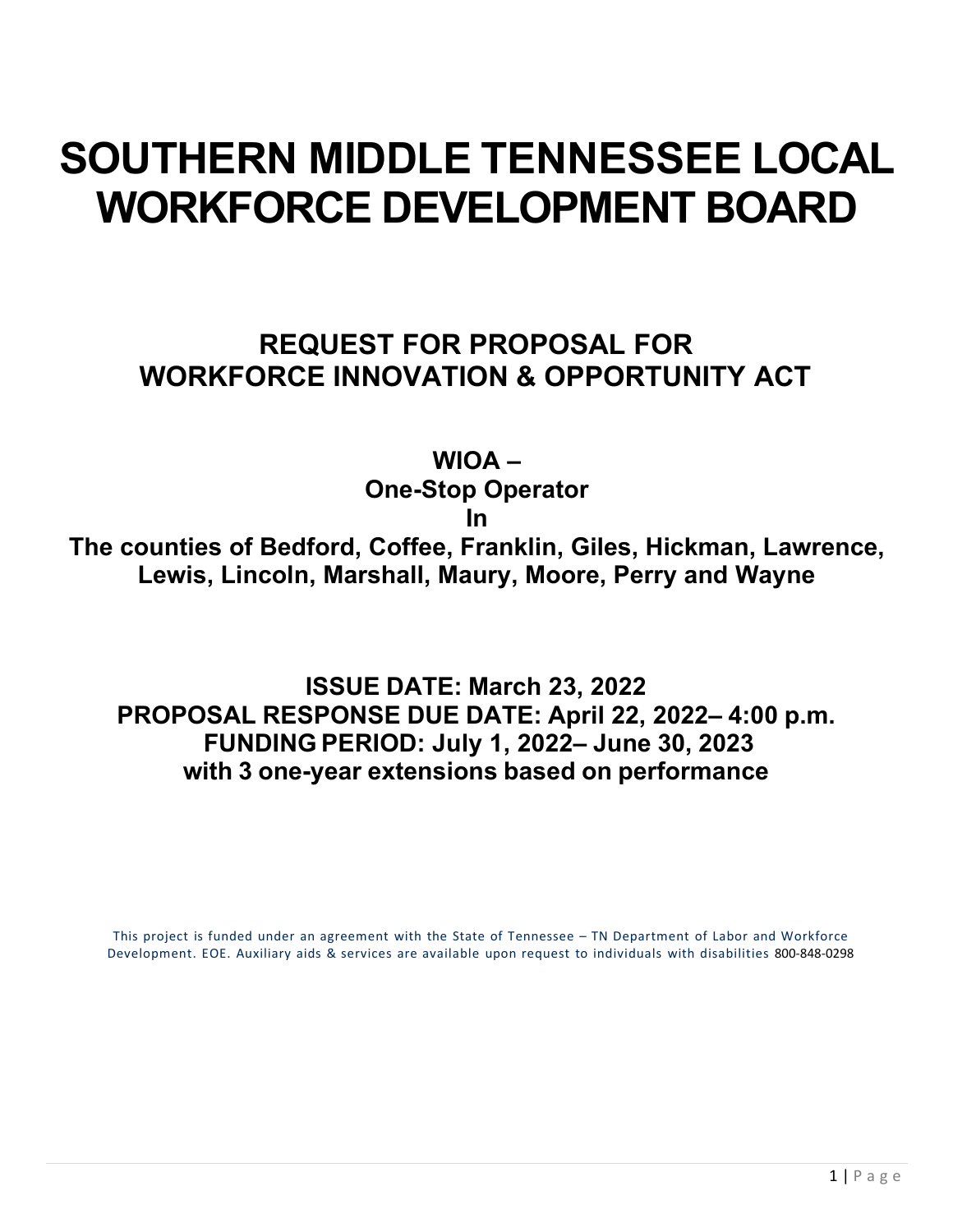#### **Background:**

The purpose of this Request for Proposal (RFP) is to identify and fund an organization in the Southern Middle Tennessee Local Workforce Development region that will provide oversight and functional alignment of the American Job Center system for the local area.

WIOA funds are awarded to the Chief Elected Officials (CEOs) of a Local Workforce Development Area (LWDA) to serve two primary customers—job seekers and businesses through a One-Stop system branded as the American Job Center (AJC). The intent of WIOA is to strengthen the workforce system through innovation and alignment of services to promote individual and economic growth, meeting the business and industry needs in the area. One of the main purposes is to assist individuals with barriers to employment by increasing their access to employment, education, training and support so they may succeed in the labor market.

The Chief Elected Officials of the Southern Middle Tennessee Workforce Development Area have appointed the Southern Middle Local Workforce Development Board (SMLWDB) to oversee workforce services in Bedford, Coffee, Franklin, Giles, Hickman, Lawrence, Lewis, Lincoln, Marshall, Maury, Moore, Perry, and Wayne Counties. The Board is comprised of representatives of private sector employers, higher education, organized labor, nonprofit organizations, and public entities and is entirely voluntary. The Board, in consultation with the Chief Elected Officials, is responsible for the oversight and selection of providers to form partnerships with the Administrative Entity/Fiscal Agent, the South Central Tennessee Development District (SCTDD), in the delivery of Career Service elements for WIOA Title I Programs as specified in policy. All communication regarding contract deliverables will be made through the Administrative Entity/Fiscal Agent (SCTDD) designee and Workforce Director at [info@sctdd.org.](mailto:info@sctdd.org)To fully understand the work contained herein, a review of the WIOA final regulations is advised. Hyperlinks to all reference materials are included in **Attachment D.** 

RFP COMPONENTS include: American Job Center - One-Stop Operator as outlined below:

**The One-Stop Operator:** At a minimum, the one-stop operator must coordinate the service delivery of required one-stop partners and service providers. [Local WDBs](https://www.law.cornell.edu/definitions/index.php?width=840&height=800&iframe=true&def_id=6f668ef49abc1e8a3f0f1f93f7a15a8a&term_occur=999&term_src=Title:20:Chapter:V:Part:678:Subpart:D:678.620) may establish additional roles of one-stop operator, including, but not limited to: coordinating service providers across the [one-stop delivery system,](https://www.law.cornell.edu/definitions/index.php?width=840&height=800&iframe=true&def_id=661d99e99265145cab8f99fb1042d463&term_occur=999&term_src=Title:20:Chapter:V:Part:678:Subpart:D:678.620) being the primary provider of services within the center, providing some of the services within the center, or coordinating service delivery in a multi-center area, which may include specialized sites. The competition for a one-stop operator must clearly articulate the role of the one-stop operator.

The State has certified three (3) comprehensive and ten (10) specialized centers in LWDB. The LWDB is responsible for meeting performance goals negotiated with the TDLWD and will hold the entity awarded the contract for this RFP responsible for applicable goals:

The entity will be selected to perform responsibilities of this contract for the entire Southern Middle TN area. The contract for this RFP will be between Southern Middle TN Local Workforce Development Board and the selected entity with all communications occurring with the WIOA Program Director of the LWDB.

**MISSION:**The Mission of the Southern Middle TN Local Workforce Development Board is to develop a quality workforce system to meet the needs of area employers and job seekers.

The South Central Tennessee Development District (SCTDD) is an association of 35 municipal and 13 county governments in Southern Middle Tennessee organized to advocate and promote economic and community development within the area.

SCTDD was founded in 1972 to assist its member, local governments, by providing technical assistance, planning, and general staff support and to help local governments and other groups develop projects and activities to benefit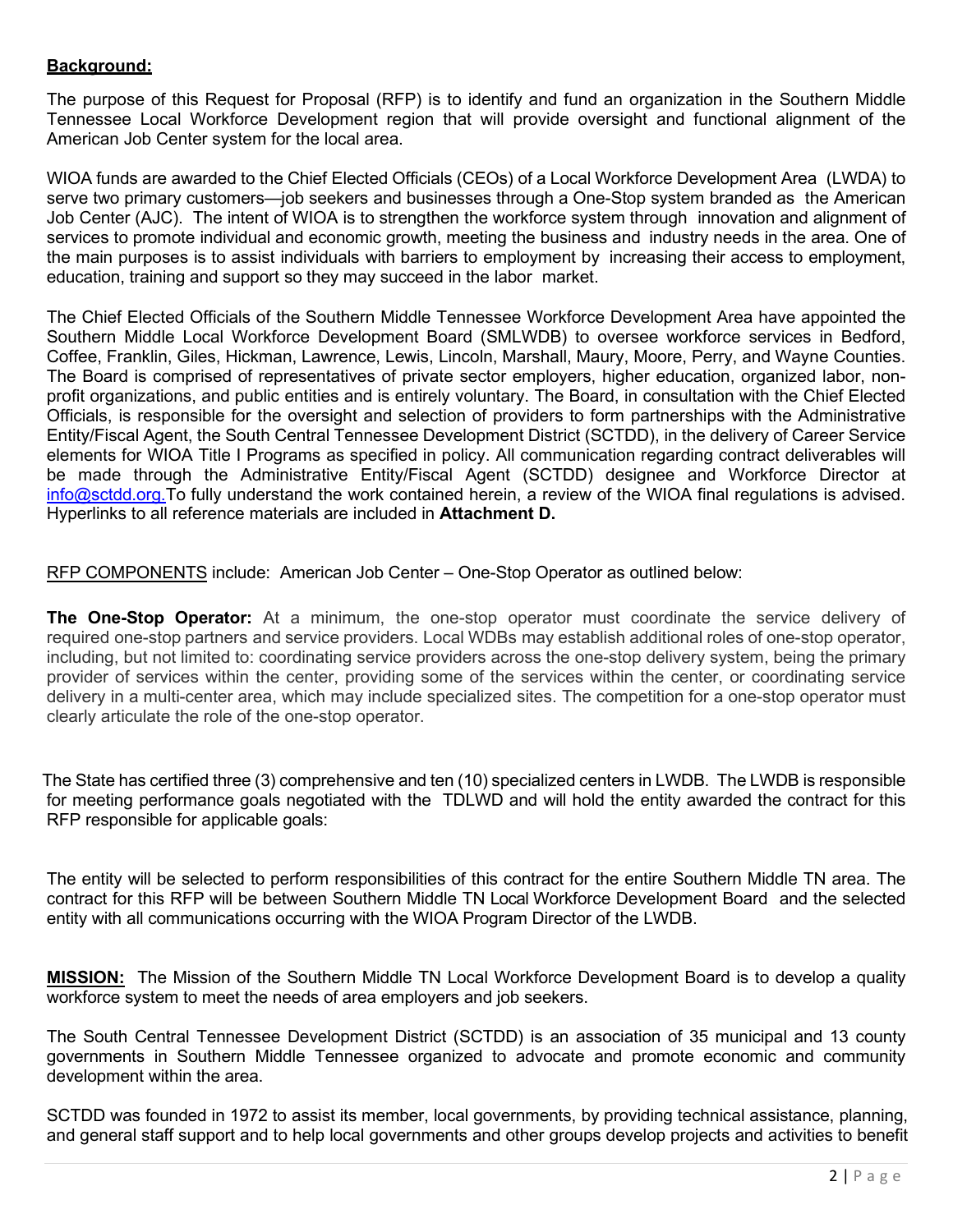the communities and citizens of the region. The professional staff employed by SCTDD provide planning, coordination, and technical services for economic and community development, human resources, research and information.



**FEDERAL AND STATE PERFORMANCE MEASURES:** The OSO must include an explanation of measures and goals related to performance for each program. The OSO must collect performance information from providers of on-the-job training, customized training, incumbent worker training, internships, paid or unpaid work experience opportunities, and transitional employment as the Governor may require. This performance information should quantify post-secondary credential attainment achieved by participants, rate of employment after a participant exits from a training program, and earnings after a participant exits from a training program. This information will be used to determine whether the providers meet such performance criteria as the Governor may require *(WIOA Section 122[h][2]).* Performance in accordance with Workforce Services Policy – Minimum Participant Cost Rate (MPCR) TN-WIOA (17-11). LWDB adopts this State Policy as its local performance accountability measure (WIOA, Section 116(b)(2)(B).

The Respondent to this RFP will be responsible for the collection and tabulation of all metrics designated by the State of Tennessee Department of Labor. Respondents should meet the PY 22-23 and future Key Performance Indicators (KPIs) and federal performance targets as part of contract goals.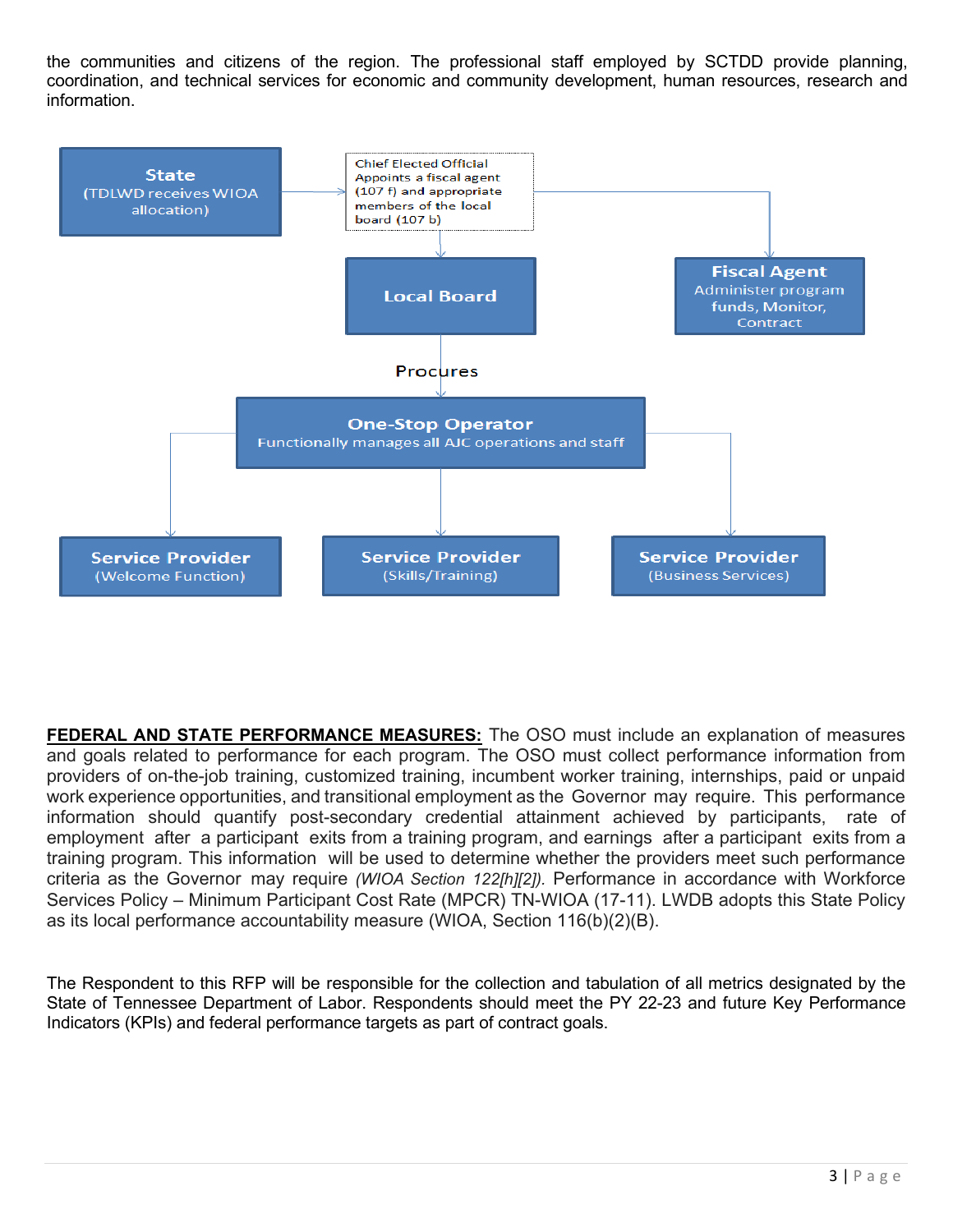## **Project Timeframe:**

| <b>RFP Release</b>                                                                                                                                                                                                                                                                                                                 | March 23, 2022                            |
|------------------------------------------------------------------------------------------------------------------------------------------------------------------------------------------------------------------------------------------------------------------------------------------------------------------------------------|-------------------------------------------|
| Bidders Questions submitted via email (questions sent<br>no later than April 1, 2022) info@sctdd.org                                                                                                                                                                                                                               | From: March 23, 2022<br>To: April 1, 2022 |
| Deadline (Proposal should be emailed<br>Proposal<br>to<br>info@sctdd.org with Subject: ONE-STOP OPERATOR RFP.<br>It is the responsibility of the proposing agency to ensure that<br>the proposal is received prior to the deadline of April 22, 2022<br>4:00 p.m. Central Standard Time. Late submissions will NOT<br>be accepted. | April 22, 2022 - 4:00 p.m.                |
| <b>Selection Committee Recommendation</b>                                                                                                                                                                                                                                                                                          | April 28, 2022                            |
| Notification to All Bidders of the Intent to Award                                                                                                                                                                                                                                                                                 | April 29 - May 3, 2022                    |
| <b>Contract Start Date</b>                                                                                                                                                                                                                                                                                                         | July 1, 2022                              |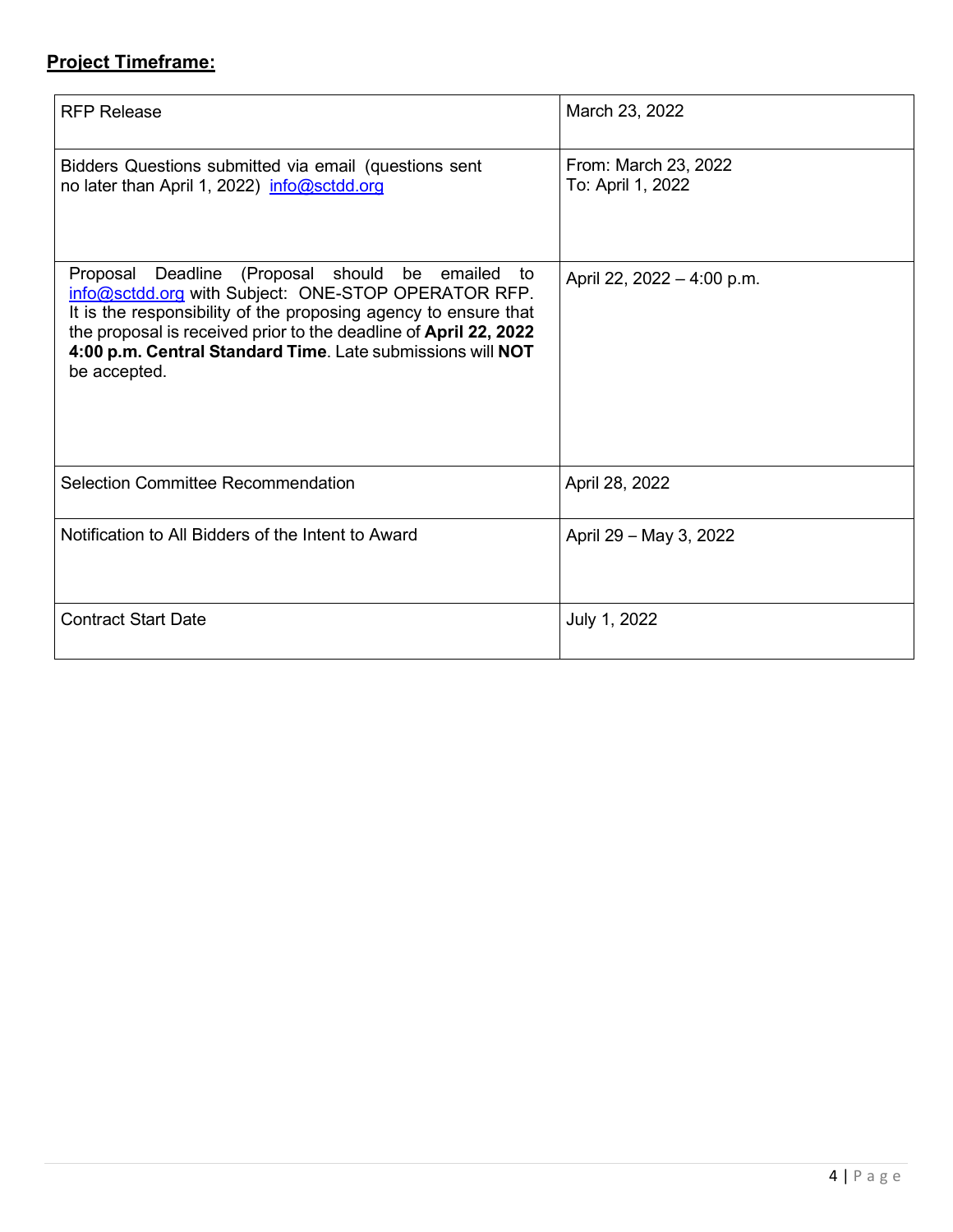#### **Eligible Applicants:**

WIOA sec.121(d)(2) Eligibility – To be eligible to receive funds made available under this subtitle to operate a one-stop center referred to in subsection (c), an entity (which may be a consortium of entities) shall be designated or certified as a one-stop operator through a competitive process; and

- A. Shall be an entity (public, private, or nonprofit), or consortium of entities (including a consortium of entities that, at a minimum, includes 3 or more of the one-stop partners described in subsection (b)(1)), of demonstrated effectiveness, located in the local area which may include:
	- 1. An institution of higher education
	- 2. An employment service State agency established under the Wagner-Peyser Act (29 U.S.C. 49 et seq.) on behalf of the local office of the agency
	- 3. A community-based organization, nonprofit organization, or intermediary
	- 4. A private for-profit entity
	- 5. A government agency or
	- 6. Another interested organization or entity, which may include a local chamber of commerce or other business organization, or a labor organization

**Exception** – Elementary schools and secondary schools shall not be eligible for designation or certification as WIOA Title I, except that nontraditional public secondary schools and area career and technical education schools may be eligible for such designation or certification.

**Additional Requirements** – The State and local boards shall ensure that in carrying out activities under this title, WIOA Title I-

- A. disclose any potential conflicts of interest arising from the relationships of the operators with particular training service providers or other service providers;
- B. do not establish practices that create disincentives to providing services to individuals with barriers to employment who may require longer-term services, such as intensive employment, training and education services; and
- C. comply with Federal regulation, and procurement policies, relating to the calculation and use of profits.

Further, the LWDB will declare entities **ineligible** if they are presently debarred, suspended, proposed for debarment, declared ineligible or voluntarily excluded from participation in this transaction by any State or Federal department or agency. Respondents must disclose any legal judgments, claims, arbitration proceedings, lawsuits or other legal proceedings pending or outstanding (unresolved) against the organization, its owners, officers or principals. Respondents must comply with Section 504 of the Rehabilitation Act of 1973, the Federal Drug-Free Workplace Act of 1988, and the Americans with Disabilities Act to be eligible.

#### **Funding and Contracting:**

Funds will be awarded to an entity for One-Stop Operator services, identified in the RFP. Funding sources of the award will include WIOA Title I / Infrastructure Funding Agreement (IFA). An initial contract to the successful respondent will be effective no later than July 1, 2022 through June 30, 2023. Subject to performance and fund availability, the selected contractor/contractors may be eligible for up to three (3) 1-year extensions with budget subject to LWDB approval.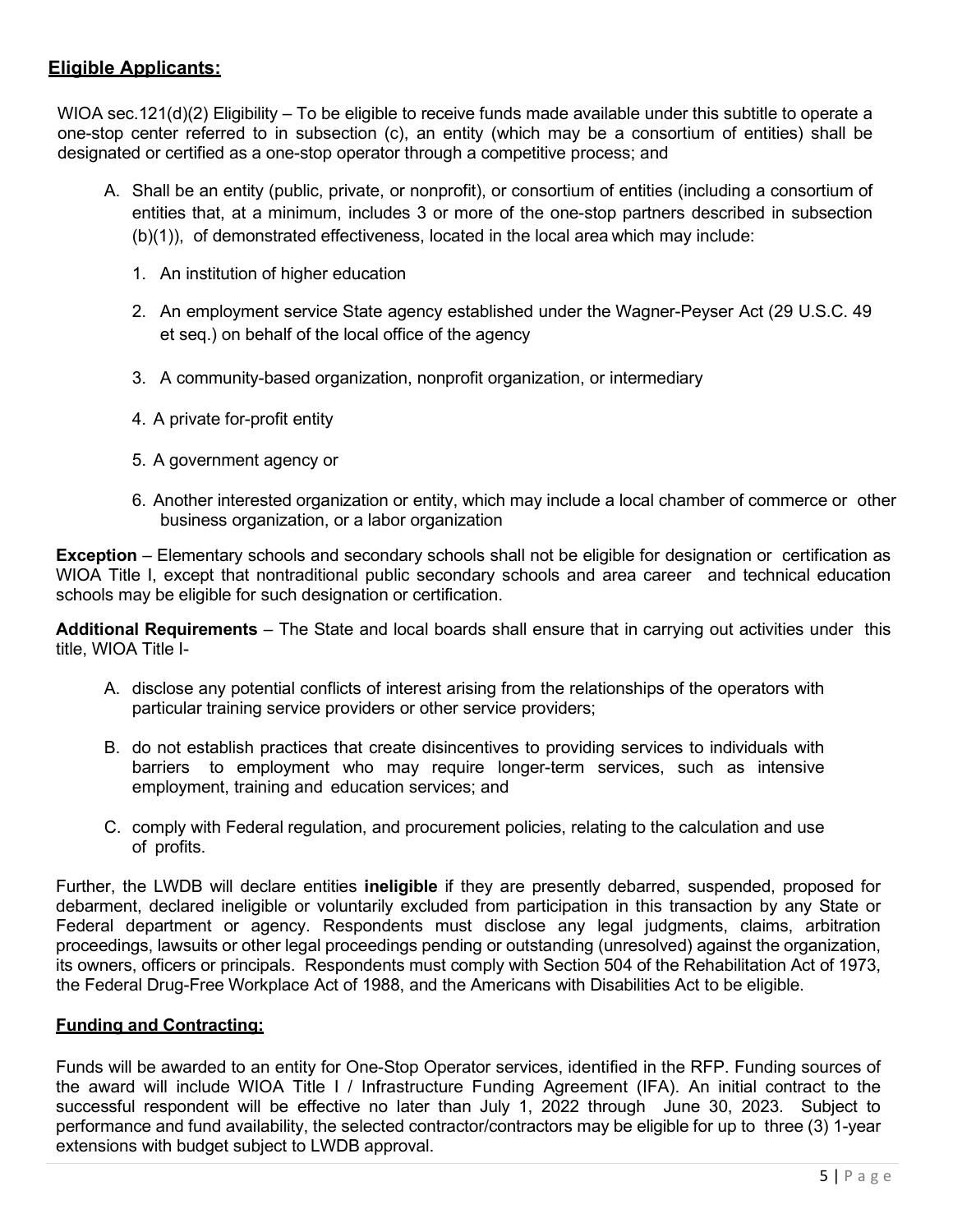The funding to oversee and deliver services of Southern Middle Tennessee Local Workforce Development Area will originate from federal funding of Title I which at this time, has not been announced for program year 2022- 2023. Funding is expected to be announced soon and can be subject to change per US DOL.

Funding Amount for One-Stop Operator \$120,000. (OSO Funding Sources: IFA \$70,000 & WIOA \$50,000)

Respondents should include in the proposal a plan that encompasses one-stop operators services in all 13 counties within the Southern Middle Local Workforce Development Area.

All funding of this RFP is contingent upon the funding from TDLWD and/or partner agreements having fund availability and may change based on increase/decrease in allocations, de-obligation of funds, and decisions of the LWDB.

This RFP does not include the provision for the purchase of equipment, but equipment may be added at a later time if appropriate. If funds are awarded for equipment the contractor must follow SCTDD and LWDB procurement and inventory guidelines. SCTDD retains ownership of all equipment purchased through this contract. Respondent will be required to maintain an inventory schedule and submit quarterly to LWDB.

For the awarded contract, the submitted proposal, with any negotiations, will become part of the official contract file. Any commitments made in the proposal will be part of the contract and will be binding on the contractor.

The contract will be awarded as a line-item cost reimbursement. Budget requests will be limited to salary, benefits, staff travel, operational supplies, program operating or indirect and direct participants cost. No expenses are reimbursable until on or after the date of a letter of authorization identifying the effective date of the contract. Monthly invoices are due by the  $10<sup>th</sup>$  of the month for the previous month, unless other arrangements are made with the LWDB, and must include documentation of expenditures. Invoices will be paid within 30 days of receipt of approved documentation.

The issuance of this solicitation in no way commits the LWDB to pay any cost for the preparation and submission of a proposal. The Bidder assumes all costs of preparation of the proposal and any presentation necessary for the proposal process. The LWDB may elect to reject all proposals if scope of work is not adequately addressed, fund request is too high, or for other reasons deemed appropriate by the LWDB.

#### **Delivery of Services:**

This Request for Proposal is to provide **ONE-STOP OPERATOR SERVICES** for the American Job Centers.

**The One-Stop Operator** At a minimum, the one-stop operator must coordinate the service delivery of required one-stop partners and service providers. [Local WDBs](https://www.law.cornell.edu/definitions/index.php?width=840&height=800&iframe=true&def_id=6f668ef49abc1e8a3f0f1f93f7a15a8a&term_occur=999&term_src=Title:20:Chapter:V:Part:678:Subpart:D:678.620) may establish additional roles of one-stop operator, including, but not limited to: coordinating service providers across the [one-stop delivery system,](https://www.law.cornell.edu/definitions/index.php?width=840&height=800&iframe=true&def_id=661d99e99265145cab8f99fb1042d463&term_occur=999&term_src=Title:20:Chapter:V:Part:678:Subpart:D:678.620) being the primary provider of services within the center, providing some of the services within the center, or coordinating service delivery in a multi-center area, which may include specialized sites. The competition for a one-stop operator must clearly articulate the role of the one-stop operator.

**NOTE:** One-Stop Operator respondents are encouraged to rotate time in all 13 counties within the Southern Middle Local Workforce Development Area and present a plan describing those activities.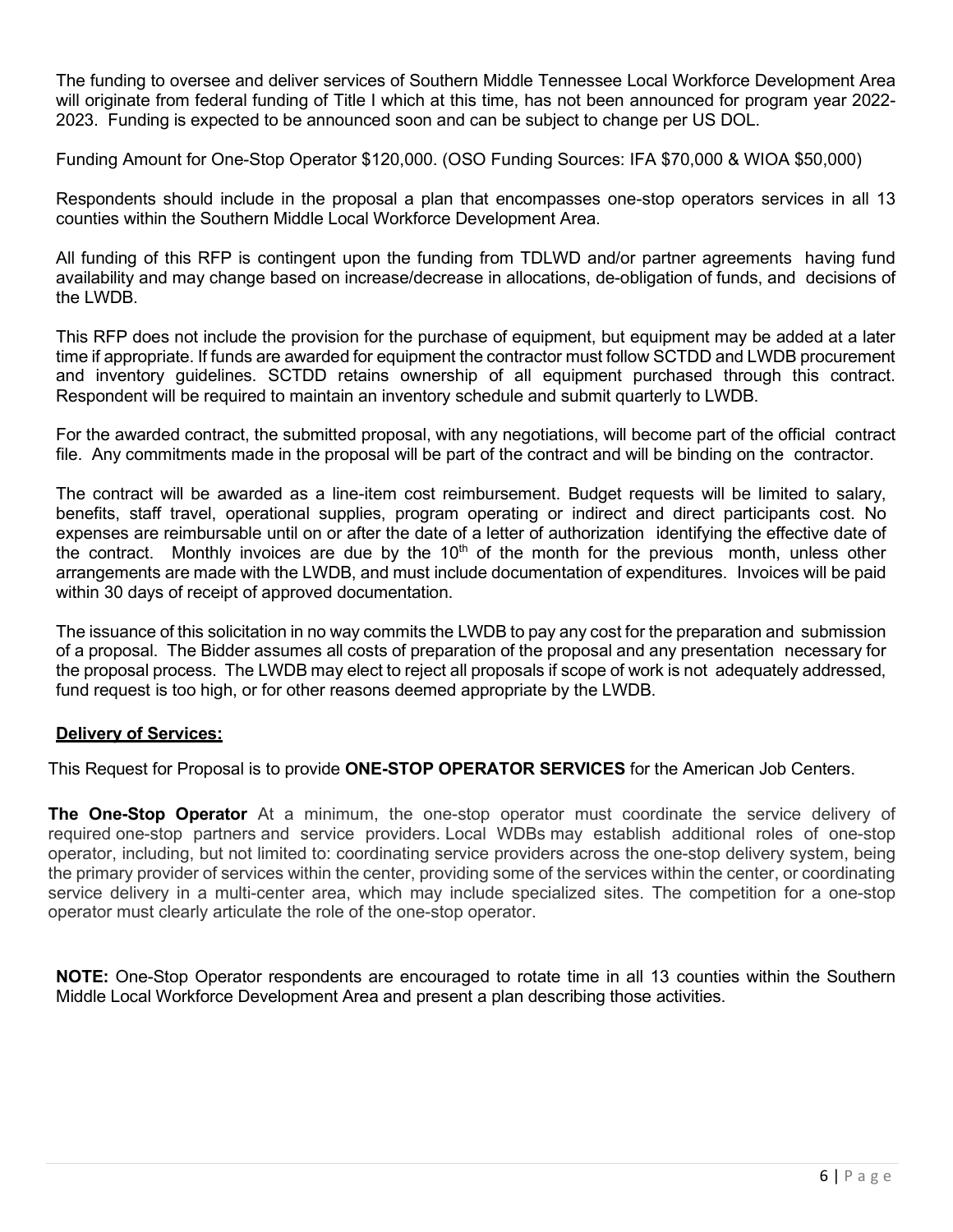#### LWDA- SM Locations

| <b>AJC</b>            | Address                   | City         | State | Zip   |               |
|-----------------------|---------------------------|--------------|-------|-------|---------------|
| Bedford/Shelbyville   | 301 Colloredo Blvd.       | Shelbyville  | ΤN    | 37160 | Specialized   |
| Coffee/Tullahoma      | 315 NW Atlantic St. 100   | Tullahoma    | ΤN    | 37388 | Comprehensive |
| Franklin/Winchester   | 825 Dinah Shore Blvd      | Winchester   | TN    | 37398 | Specialized   |
| Giles/Pulaski         | 125 South Cedar Ln        | Pulaski      | TN    | 38478 | Specialized   |
| Lawrence/Lawrenceburg | 702 Mahr Ave              | Lawrenceburg | ΤN    | 38464 | Comprehensive |
| Lewis/Hohenwald       | 25 Smith Ave              | Hohenwald    | TN    | 38462 | Specialized   |
| Lincoln/Fayetteville  | 1437 Winchester Hwy       | Fayetteville | TN    | 37334 | Specialized   |
| Marshall/Lewisburg    | 1794 Mooresville Hwy      | Lewisburg    | TN    | 37091 | Specialized   |
| Maury/Columbia        | 119 Nashville Hwy St. 106 | Columbia     | TN    | 38401 | Comprehensive |
| Moore/Lynchburg       | 241 Main St               | Lynchburg    | ΤN    | 37352 | Specialized   |
| Hickman/Centerville   | 101 College Street        | Centerville  | TN    | 37033 | Specialized   |
| Perry/Linden          | 100 Poplar Street         | Linden       | TN    | 37096 | Specialized   |
| Wayne/Waynesboro      | 525 B Hwy 64 East         | Waynesboro   | ΤN    | 38485 | Specialized   |

#### **Scope of Work:**

The One-Stop Operator, under contract with the LWDB, will oversee the day-to-day management of the centers and delivery of service within the Southern Middle 13 county area.

#### Responsibilities include:

- a) Assist in overseeing American Job Center property, including building(s) and equipment, and reporting any maintenance or other issues to the owner/lessor, as appropriate.
- b) Facilitating appropriate changes and/or maintenance to ensure the American Job Center property presents a professional atmosphere for job seekers, employer and partner customers and is conducive to AJC activities.
- c) Observing and addressing any concerns to ensure the staff present is professional, including, but not limited to appearance, conduct and service to customers.
- d) Providing "functional" direction/supervision of AJC partner staff located in the center(s), including:
	- (1) Working with direct supervisors/team leaders to schedule staff to ensure appropriate coverage of customer service needs during regular, holiday and/or extended hours, as needed.
	- (2) Coordinating work schedules, with partners for "shared" responsibilities (customer flow, general workshops, etc.) that are fair and equitable to all AJC partner staff.
	- (3) Providing leadership and guidance to encourage AJC partner staff to function as a team.
	- (4) Addressing deviation from functional supervision with AJC partner staff to resolve with their respective supervisor / Team Lead (if needed).
	- (5) Evaluate services being provided at the Centers to ensure that all required services as mandated by state and federal laws are being provided at or through the Centers.
- e) Coordinating the continuing good standing of AJC Certification status as directed by the LWDB or State.
- f) Coordinating services with the LWDB's specialized and/or identified access points to ensure that partners are apprised of comprehensive center services for referral of customers.
- g) Ensure that all services are being provided in a manner consistent of any local, regional, or state plans created and/or certified by the LWDB.
- h) Ensure meaningful access to all customers by incorporating the principles of universal and humancentered design. For example: flexible space usage; the use of pictorial, written, verbal, and tactile modes to present information for customers with disabilities and English language learners; and providing recommendations to the LWDB for necessary accommodations and adequate space for the use of assistive devices and adaptive technologies.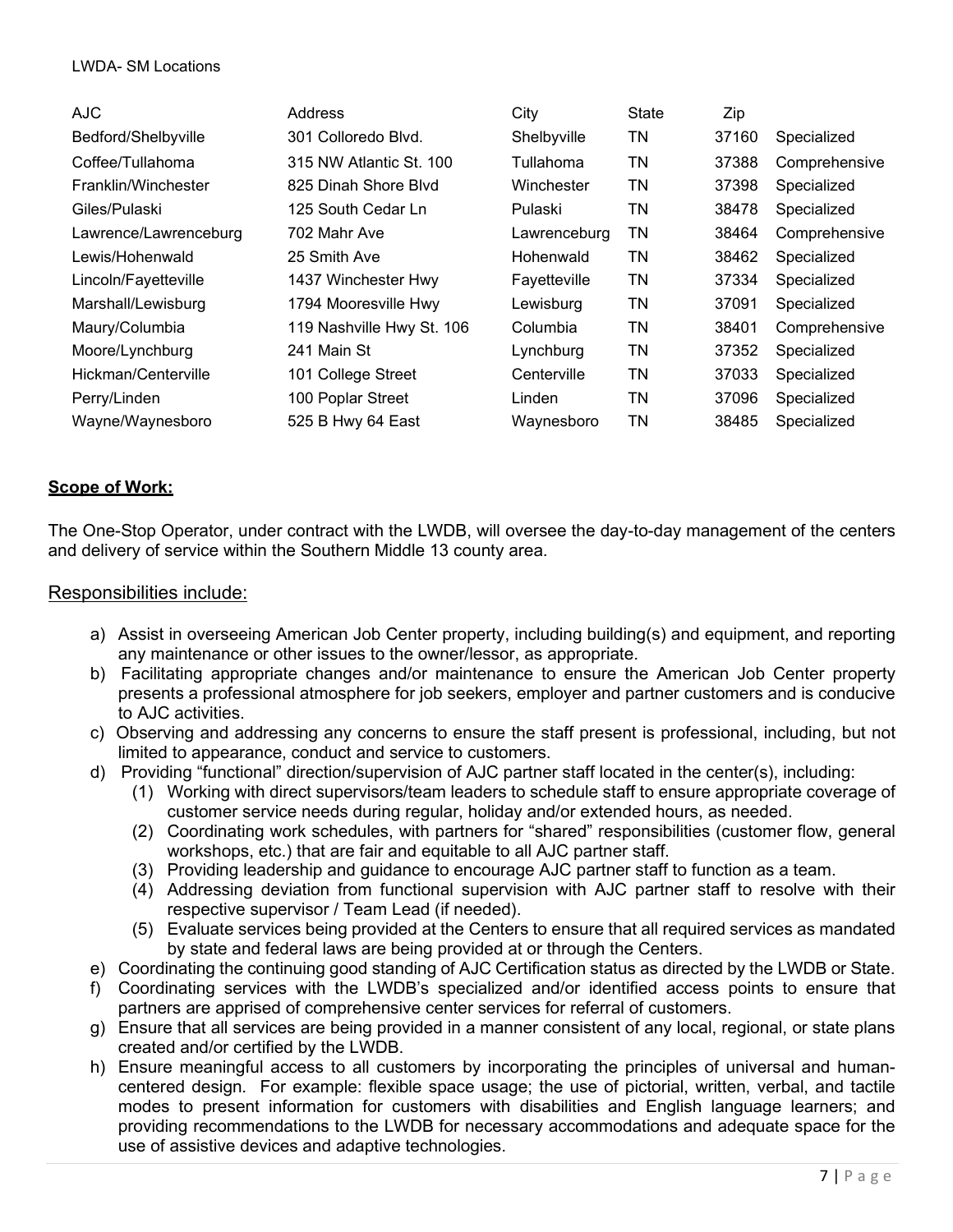**A. Evaluate performance (as indicated in the Incentives and Sanctions Policy) and implement required actions to meet performance standards – This does not include performance negotiations, as this is specifically a local board requirement.** 

 The One-Stop Operator will evaluate performance and lead Southern Middle in the annual statewide data validation:

- 1. Developing a working knowledge of WIOA Performance Measures for all AJC partners, including how they correlate for overall performance of local and regional goals.
- 2. Developing a working knowledge of the State System, Jobs4TN / Virtual One-Stop (VOS), to record data and extract reports as needed.
- 3. Prepare and analyze reports related to One-Stop services for the LWDB, including but not limited to
	- a) Overall Traffic counts via VOS Greeter
	- b) Customer sign-in to specific partners via VOS Greeter
	- c) Registrations of Job Seekers via VOS
	- d) Case Notes for Employer Customers via VOS
- 4. Mandatory participation in the annual state wide data validation. Coordinate with selected career service providers to conduct annual statewide data validation.

#### **B. Evaluate various customer experiences (including but not limited to employer, job seekers, and partner staff)**

The One-Stop Operator will develop and initiate LWDB approved evaluation processes to determine customer experiences in the comprehensive center(s). Evaluation methods may include on-site, as well as on-line, must maintain confidentiality, and be timely to the customer experience. The LWDB will utilize results of ongoing evaluations to assess services of the One-Stop Operator. The One-Stop Operator will share results with the AJC partners to celebrate successes and address opportunities for improvement.

#### **C. Ensure coordination of partner programs**

The One-Stop Operator will be responsible for the coordination of core and required partners, both on-site and off-site, for the comprehensive center, including, but not limited to the following activities:

- 1. Maintaining and updating a digital and hard copy listing of all partner programs, including a brief description of service and contact information to ensure that all staff in the AJC has up-to-date information for referral of customers.
- 2. Reporting changes in Memorandums of Understanding and Resource Sharing Agreements to the LWDB to ensure agreements remain up-to-date.
- 3. Scheduling bi-weekly staff meetings with on-site partners and quarterly coordination and IFA meetings with off-site partners. In addition, One-Stop operator will coordinate and facilitate state or federal meetings as required.
- 4. Assist and review WIOA websites to ensure policy, procedures, updates, etc. to all partner staff.

#### **D. Act as liaison with the LWDB and One-Stop Center**

The One-Stop Operator will serve as liaison between the LWDB and AJC partners of the American Job Centers, including resolving customer service complaints or partner issues, proposing promising practices and disseminating general communication of LWDB policy/procedures. The One-Stop Operator will be required to provide any performance reports as deemed necessary by the LWDB and WIOA Program Director, including but not limited to, performance data for all on-site partners, pace of spending reports, cost per outcome, etc. Additionally, bi-weekly updates and progress reports shall be submitted to the WIOA Program Director.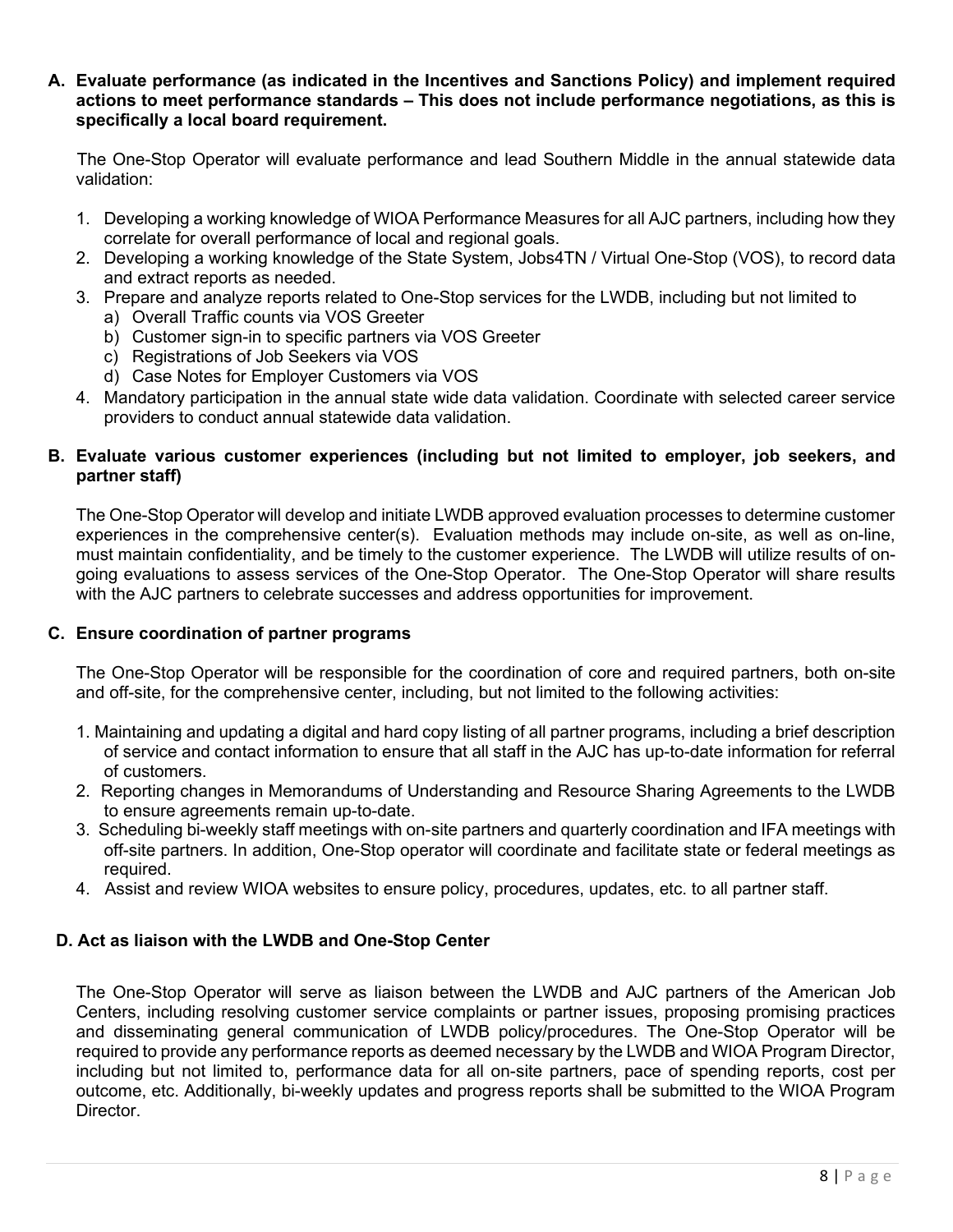#### **E. Define and provide means to meet common operational needs (e.g. training, technical assistance, additional resources, etc.)**

The One-Stop Operator will meet common operational needs of the comprehensive center by:

- 1. Developing and implementing training manuals and instructional activities to promote excellence in customer service and other AJC related topics.
- 2. Providing technical assistance to staff and partner agencies to understand the vision, mission, goals and objectives of the LWDB and the AJC.
- 3. Under the guidance of the Local Workforce Development Board, developing partnerships with community organizations, education, industry, etc. to provide access to additional resources such as loan of equipment, speakers for workshops, access to scholarships/services, donations for an "interview" clothes closet.
- 4. Work with career service providers and partners to cross train AJC staff, as appropriate, to increase staff capacity, expertise, and efficiency.

#### **F. Oversee full implementation and usage of all State systems by all local areas**

The One-Stop Operator will provide oversight of full implementation and usage of State systems in the American Job Centers by:

- 1. Working with all AJC partner staff (new & existing) to determine system access and skill levels.
- 2. Expediting requests for access and/or training with the State to ensure a seamless system of reporting for the AJC.
- 3. Coordinating with LWDB to determine performance and data validation concerns for staff using state system.
- 4. Providing technical assistance to AJC partner staff in usage of State systems.

#### **G. Design the integration of systems and coordination of services for the site and partners**

The One-Stop Operator will provide leadership of partners in the American Job Centers to design an integrated system that provides seamless coordination of services by:

- 1. Reviewing local, regional and State Plan to understand the vision of leadership.
- 2. Reviewing AJC Certification Application and Memorandum of Understanding to have a general knowledge of partner program services.
- 3. Meeting with representatives of all partner programs (internal and external) to assess similarities and differences.
- 4. Establishing a local workgroup to gather front-line experience and partner "buy-in" to develop an integrated customer flow and coordination of services.
- 5. Develop plan to be submitted to LWDB to ensure all AJC partners are contributing to the center, both financially as well as through resource and staff time.
- 6. Service integration shall focus on serving all customers seamlessly, including any targeted populations as deemed by the LWDB, by providing a full range of services staffed by relevant functional teams, consistent with the purpose, scope and requirements of each partner program.

#### **H. Manage fiscal responsibility for the system or site**

The One-Stop Operator will maintain fiscal responsibility and accountability for applicable LWDB approved contract/budget for management of the American Job Centers. The One-Stop Operator may request purchases/services through the LWDB for items outside the contract/budget agreement. Examples of purchases/services outside the One-Stop Operator contract would be purchase of replacement equipment, furniture for additional staff, and shared expenses such as advertising, supplies, etc. included in the IFA.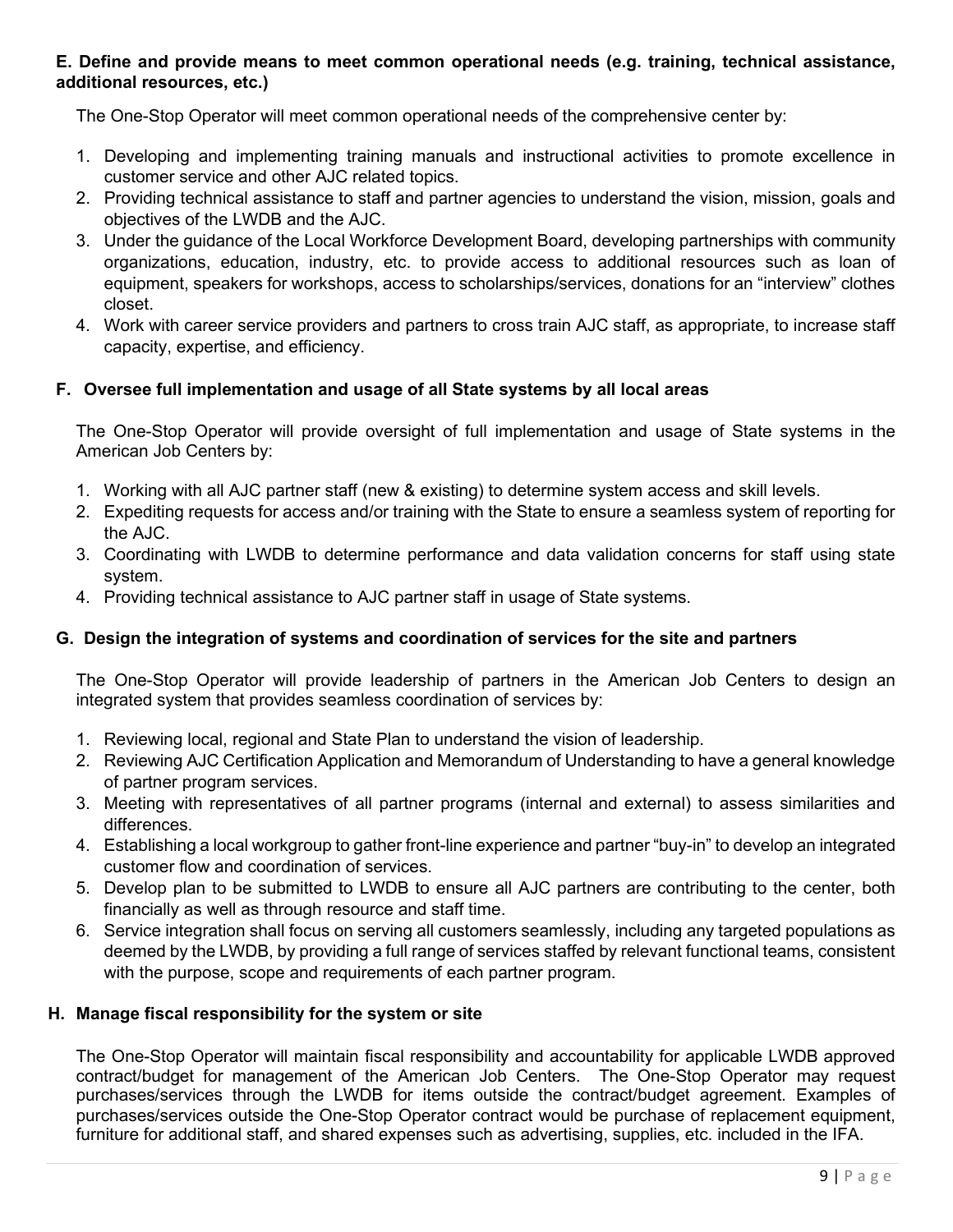#### **I. Plan and report responsibilities**

The One-Stop Operator will develop adequate staffing plans for the American Job Centers Welcome Function and report responsibilities to LWDB and AJC partner staff leadership for approval. Staffing plans will ensure that customer service needs are met and include the flexibility to shift staff when necessary to meet demand. Staffing plans may include shared responsibilities including workshops, welcome function, assessments, etc. and should be equitable based on program benefit. Staffing plans should include contingency plans for when staff must be out due to sickness, vacation, scheduled training, etc.

#### **J. Write and maintain business plan**

The Business Plan/Executive Summary will include a Business Description, Products and Services, Marketing, Operations, Management Team, Development, and Financial, including budget and cash flow.

#### **K. Market One-Stop Career Center services**

The One-Stop Operator will market the American Job Centers (AJCs) services by:

- 1. Coordinating with the LWDB and all partners to ensure appropriate logos and messaging are included on any marketing materials or presentations.
- 2. Coordinating with LWDB and all partners to promote any special events such as open houses, job fairs, etc.
- 3. Reaching out to community and business organizations to present services of the AJC for target populations, job seekers and business.
- 4. Evaluate branding throughout the Centers to ensure consistency and adherence to all federal, state and local mandates.

#### **L. Facilitate the sharing and maintenance of data; primarily the site, with emphasis on the State system**

The One-Stop Operator will facilitate the sharing and maintenance of data in the American Job Centers, including but not limited to State systems by:

- 1. Coordinating with LWDB to determine applicable policies/procedures for data sharing and maintenance of Personally Identifiable Information (PII).
- 2. Establishing LWDB approved data sharing agreements between AJC internal and external partners to streamline customer service.
- 3. Training AJC staff on sharing and maintenance of data protocols, including PII and confidentiality.
- 4. Monitoring compliance with LWDB data sharing policies/procedures and Operator agreements to determine compliance and reporting any discrepancies to the LWDB.

#### **M. Integration of available services and coordination of programs for the site with all partners**

The One-Stop Operator will be the lead for integration of available services and coordination of programs for all partners, internal and external, of the American Job Centers including, but not limited to:

- 1. Designing and implementing a multi-partner orientation for customers.
- 2. Developing multi-partner materials to provide a comprehensive overview of all available services.
- 3. Developing workshop and other informational offerings to be delivered by all AJC partner staff or other entities.
- 4. Ensure technical assistance and cross training for all AJC partner staff to provide a seamless, positive experience when accessing services.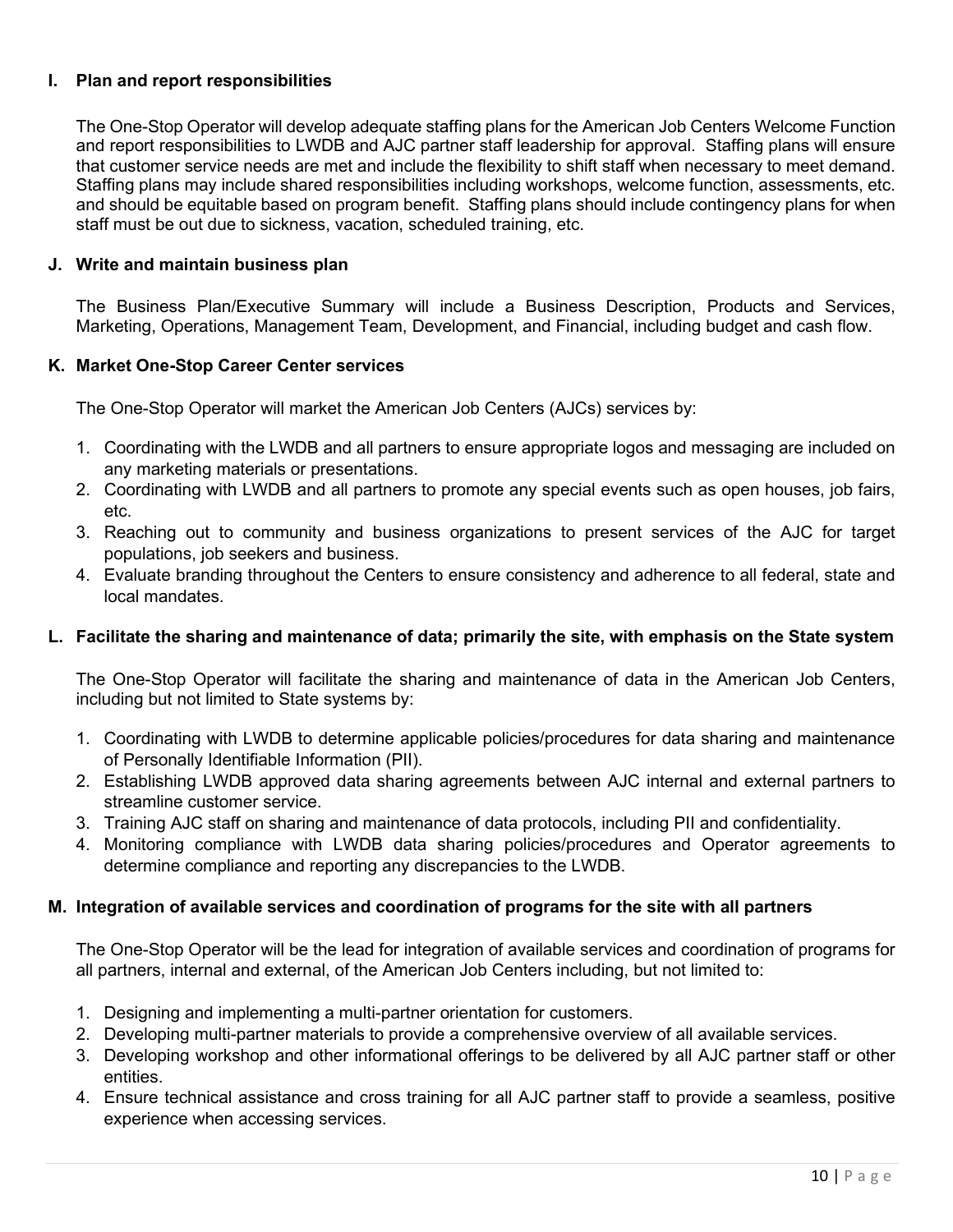In addition to the above-mentioned responsibilities, this RFP will require that the One-Stop Operator ensure services are delivered for Adult, Dislocated Worker, and Youth (Title I) services, as well as services for the Supplemental Nutrition and Assistance Program (SNAP), Re-employment Services and Eligibility Assessment Program (RESEA), and Senior Community Service Employment Program (SCSEP) if applicable. These services include, but are not limited to, the following:

- 1. Occupational Skills Training
- 2. Customized Training
- 3. Skills Upgrade and Retraining (Incumbent Worker Training)
- 4. On-the-Job Training
- 5. Paid Work Experience
- 6. Entrepreneurial Training
- 7. Job Readiness Training
- 8. Rapid Response and Layoff Aversion
- 9. Case Management
- 10. Follow-Up Services
- 11. Apprenticeship Services

Budget requests will be limited to salary, benefits, staff travel-training, operational supplies and program related indirect cost. Staff may be full-time or part-time based on the Respondent's delivery model as long as staffing is sufficient to carry out the responsibilities identified in this RFP. The proposer must agree to work with the Administrative Entity to achieve a presence either through access points, specialized center, or specialized in all of the 13 county LWDB area.

#### **Requested Response / Narrative Requirements:**

#### **Executive Summary/Business Plan**

Summarize your agency's proposal to provide services for One-Stop Operator and reasons why your agency is most qualified.

#### **Narrative of Proposal-**

#### • **Relevant Experience (30 Points)**

Provide information about your organization, include concise summary of your experience and approach to overall project work. Include experience in day-to-day operations, implementing policies/systems, working with other providers of youth services, adult & dislocated worker services, and managing/meeting performance goals utilizing the State Jobs4TN/VOS or similar system.

#### • **Approach to Work (30 Points)**

Describe your agencies approach to work and staffing/program management in accordance with the program guidance. Describe specific approaches to delivering services including a workflow/logistical model as an attachment. Describe the transitional plan, including how long before staff will be hired, trained and operational. Include the qualifications for new hires or experience of existing staff who will be assigned to the contract. Retaining existing or highly qualified staff will be considered in the scoring process.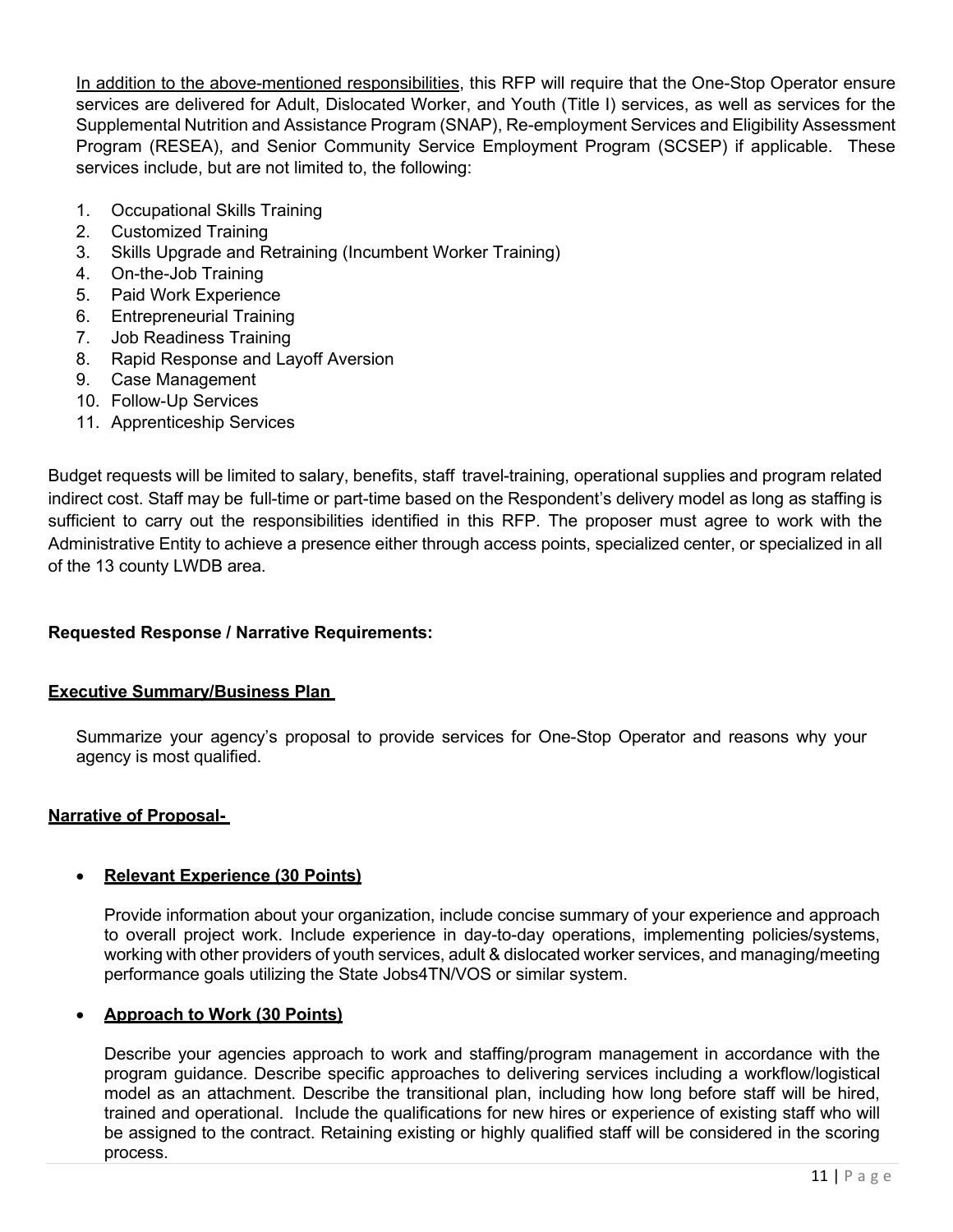#### • **Performance & Accountability Measures (15 Points)**

Provide proposed service level and performance standards. Respondents must demonstrate the ability to successfully meet federal and state performance accountability measures to include performance indicators established by Employment and Training Association (ETA) and Key Performance Indicators (KPIs) set by the LWDB in their delivery of service. Include the method that will be used to communicate service levels and performance measures to the LWDB.

#### • **Fiscal Accountability & Budget (25 Points)**

Describe the agency's fiscal accountability system, including experience with managing multiple federal, state or private grants. Include a copy of the agency's most recent audit, financial history, years in business, up-to-date taxes (if tax paying agency) and any other evidence of fiscal responsibility as an attachment to proposal. Provide an itemized budget to support the proposal including a detailed narrative explanation of each line item. Budget line items are limited to Salary, Benefits, Staff Travel, Supplies and Program Operating or Indirect. The agency should acknowledge the understanding that the contract will be "cost reimbursement" and explain how your entity will handle cash flow until reimbursed by the Fiscal Agent. In addition to the detailed narrative explanation Attachment B must be completed.

| South Central Tennessee Development District RFP Proposal Evaluation Form                                                                                                                                                                                                                                                                                                                                                                                                                                                                                                                                                                                                                                                                                                                                                                                                                                                         |                     |          |                 |                 |          |
|-----------------------------------------------------------------------------------------------------------------------------------------------------------------------------------------------------------------------------------------------------------------------------------------------------------------------------------------------------------------------------------------------------------------------------------------------------------------------------------------------------------------------------------------------------------------------------------------------------------------------------------------------------------------------------------------------------------------------------------------------------------------------------------------------------------------------------------------------------------------------------------------------------------------------------------|---------------------|----------|-----------------|-----------------|----------|
| <b>Evaluation Criteria</b>                                                                                                                                                                                                                                                                                                                                                                                                                                                                                                                                                                                                                                                                                                                                                                                                                                                                                                        |                     |          |                 |                 |          |
| Proposals for this project shall be evaluated using the following rank-ordered criteria:                                                                                                                                                                                                                                                                                                                                                                                                                                                                                                                                                                                                                                                                                                                                                                                                                                          |                     |          |                 |                 |          |
| <b>Bidders Name:</b>                                                                                                                                                                                                                                                                                                                                                                                                                                                                                                                                                                                                                                                                                                                                                                                                                                                                                                              | <b>Bidder Cost:</b> |          |                 |                 |          |
| <b>Evaluator Name:</b>                                                                                                                                                                                                                                                                                                                                                                                                                                                                                                                                                                                                                                                                                                                                                                                                                                                                                                            |                     |          |                 |                 |          |
| Subcategories                                                                                                                                                                                                                                                                                                                                                                                                                                                                                                                                                                                                                                                                                                                                                                                                                                                                                                                     |                     | Bidder 1 | <b>Bidder 2</b> | <b>Bidder 3</b> | Bidder 4 |
|                                                                                                                                                                                                                                                                                                                                                                                                                                                                                                                                                                                                                                                                                                                                                                                                                                                                                                                                   | Value               | Score    | Score           | Score           | Score    |
| Relevant Experience to include: technical/programmatic experience (30 Points) -<br>Provide information about your organization, include concise summary of your<br>experience and approach to overall project work. Include experience in day-to-day<br>operations, implementing policies/systems, working with other providers of youth<br>services, adult & dislocated worker services, and managing/meeting performance<br>goals utilizing the State Jobs4TN/VOS or similar system.                                                                                                                                                                                                                                                                                                                                                                                                                                            | <b>30 Points</b>    |          |                 |                 |          |
| Approach to Work (30 Points) - Describe your agencies approach to work and<br>staffing/program management in accordance with the program guidance. Describe<br>specific approaches to delivering services including a workflow/logistical model as<br>an attachment. Describe the transitional plan, including how long before staff will<br>be hired, trained and operational. Include the qualifications for new hires or<br>experience of existing staff who will be assigned to the contract. Retaining<br>existing or highly qualified staff will be considered in the scoring process.                                                                                                                                                                                                                                                                                                                                      | <b>30 Points</b>    |          |                 |                 |          |
| Performance & Accountability Measures (15 Points) - Provide proposed service<br>level and performance standards. Respondents must demonstrate the ability to<br>successfully meet federal and state performance accountability measures to<br>include performance indicators established by Employment and Training<br>Association (ETA) and Key Performance Indicators (KPIs) set by the LWDB in<br>their delivery of service. Include the method that will be used to communicate<br>service levels and performance measures to the LWDB.                                                                                                                                                                                                                                                                                                                                                                                       | <b>15 Points</b>    |          |                 |                 |          |
| Fiscal Accountability & Budget (25 points) - Describe the agency's fiscal<br>accountability system, including experience with managing multiple federal, state<br>or private grants. Include a copy of the agency's most recent audit, financial<br>history, years in business, up-to-date taxes (if tax paying agency) and any other<br>evidence of fiscal responsibility as an attachment to proposal. Provide an<br>itemized budget to support the proposal including a detailed narrative explanation<br>of each line item. Budget line items are limited to Salary, Benefits, Staff Travel,<br>Supplies and Program Operating or Indirect. The agency should acknowledge the<br>understanding that the contract will be "cost reimbursement" and explain how<br>your entity will handle cash flow until reimbursed by the Fiscal Agent. In addition<br>to the detailed narrative explanation Attachment B must be completed. | 25 Points           |          |                 |                 |          |
|                                                                                                                                                                                                                                                                                                                                                                                                                                                                                                                                                                                                                                                                                                                                                                                                                                                                                                                                   |                     |          |                 |                 |          |
| Signature                                                                                                                                                                                                                                                                                                                                                                                                                                                                                                                                                                                                                                                                                                                                                                                                                                                                                                                         |                     |          | Date            |                 |          |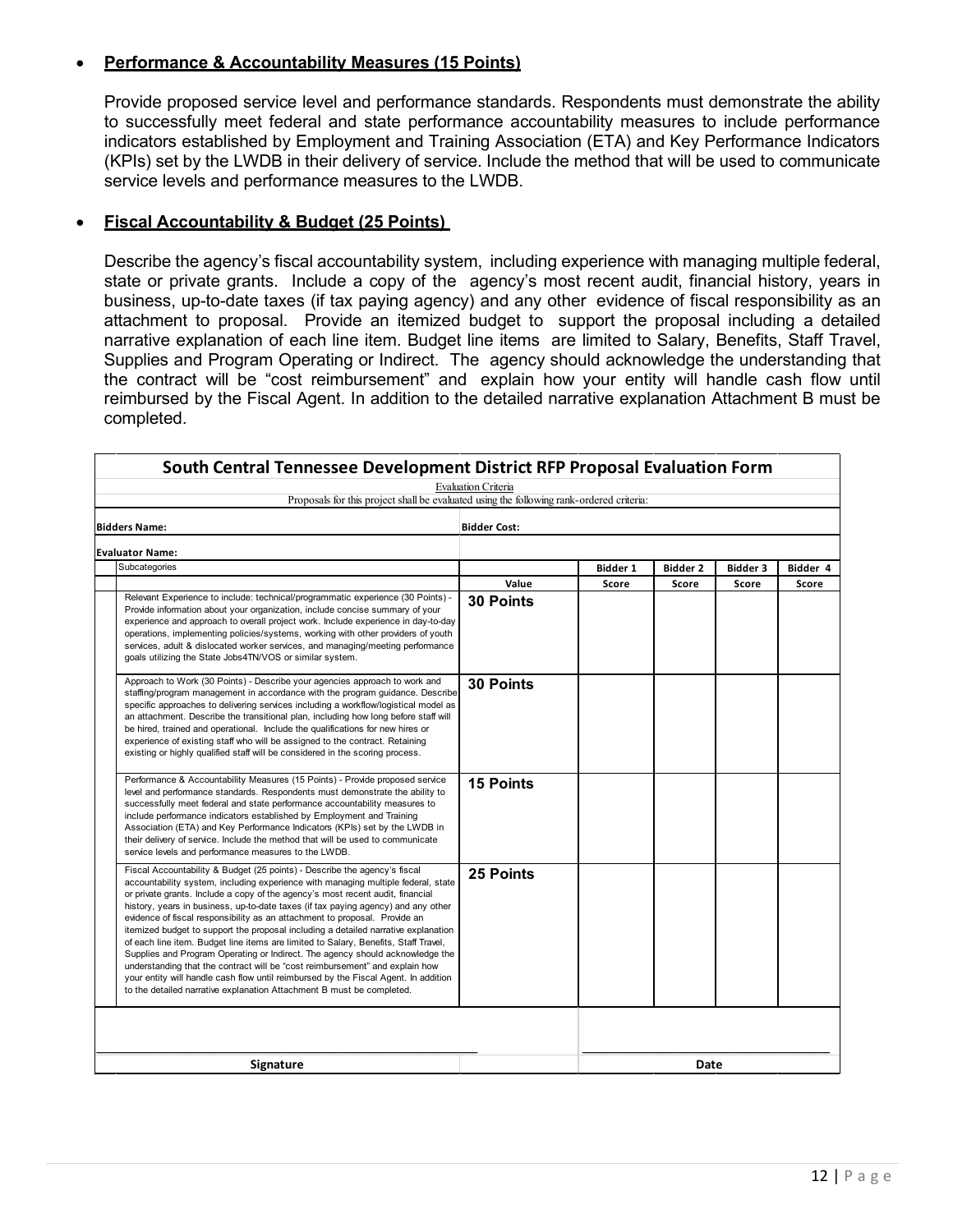#### **Response Requirements & Format:**

Each proposing entity must submit the completed proposal by **4:00 p.m. on April 22, 2022**. Proposals can be received by email at *info@sctdd.org*, by mail, or courier at SCTDD, 101 Sam Watkins Blvd, Mt. Pleasant, TN 38474.

**It is the responsibility of the proposing agency to ensure that the proposal is received prior to the deadline. Late submissions will NOT be accepted.**

#### **Read this document carefully. Your proposal must conform in all respects to the requirements contained herein. Proposals that fail to meet any of these requirements will be found non-responsive and be rejected.**

The proposal must include the following required sections (1-10) and documentation in the order below:

- Section 1. Proposing Entity Information Form (Attachment A)
- Section 2. Executive Summary (2-page limit) See narrative requirements.
- Section 3. Narrative of Proposal Relevant Experience, Approach to Work, Performance & Accountability, Fiscal Accountability & Budget (12-page limit total).
- Section 4. Budget & Budget Narrative (Attachment B and narrative pages)
- Section 5. Organizational Chart of Proposing Entity Staffing, to include job descriptions & title
- Section 6. Three (3) Letters of Reference who can verify experience. References should be for experience in the past five (5) years.
- Section 7. Approved Cost Allocation Plan if applicable
- Section 8. Copy of most recent audit
- Section 9. Copy of most recent two (2) years of audited financial history and relevant evidence of fiscal responsibility
- Section 10. Signed Conflict of Interest Form (Attachment C) Each proposal should meet the following format:

Bidders must describe whether current or newly-hired staff will provide services. This must be accompanied with resumes of current staff or title and job description of any new positions.

Proposal should be single-sided, numbered pages, one-inch margins, double-spaced and 12-point font. Proposal should be emailed to [info@sctdd.org](mailto:info@sctdd.org) with Subject: ONE-STOP OPERATOR RFP by (agency name). It is the responsibility of the proposing agency to ensure that the proposal is received prior to the deadline of **April 22, 2022 by 4:00 p.m. Central Standard Time**. Late submissions will **NOT** be accepted.

#### **Bidders Questions:**

A bidder's conference is **NOT** planned for this RFP; however, appropriate questions for clarification will be answered to make sure that all requirements of this RFP are understood. **Questions must be submitted via email between March 23, 2022 to April 1, 2022 to the following email address:** [info@sctdd.org](mailto:info@sctdd.org,)**, Subject: RFP Questions.** Only potential bidders who request through [info@sctdd.org,](mailto:OSORFP@nwtnworks.org) to receive answers to questions will receive a copy of answers. The answers will be sent to requesting bidders via [info@sctdd.org](mailto:info@sctdd.org) no later than **April 8, 2022**.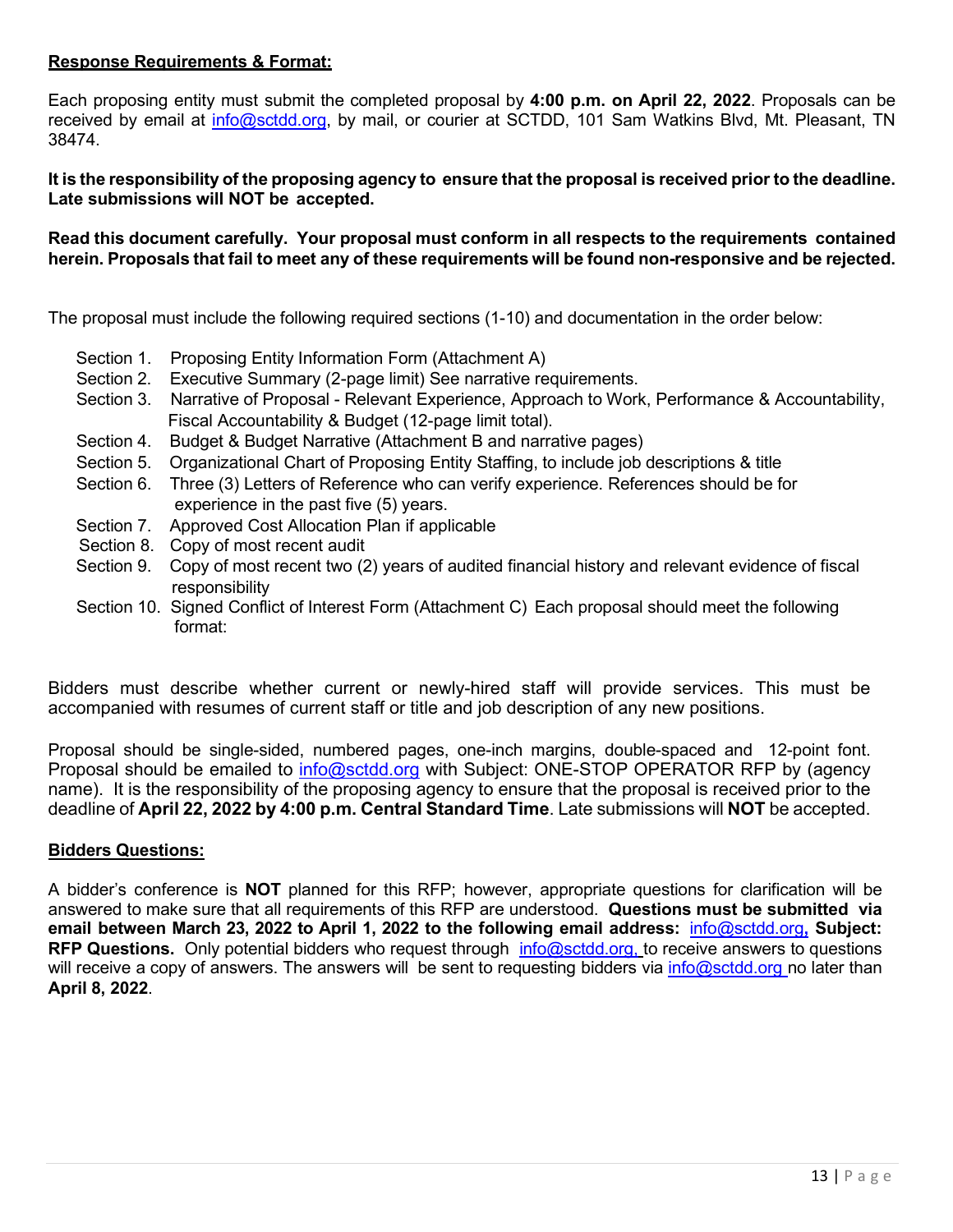#### **Evaluation and Award:**

Applications will be evaluated by an Ad Hoc Committee of reviewers appointed by the LWDB Board Chairman per LWDB By-Laws. An entity's failure to submit a complete proposal or to respond in whole to RFP requirements will result in the proposal being deemed non-responsive and thus ineligible for funding. A proposal may also be deemed "non-responsive" if the submitted price is found to be excessive or inadequate as measured by criteria stated in the RFP, or the proposal is clearly not within the scope of the project described and required in the RFP. The LWDB reserves the right to cancel this procurement at any time, for any reason.

#### **Scoring the Proposal:**

All proposals will be scored according to the evaluation criteria included in the Requested Response section of this RFP. The LWDB is not required to contract with the entity receiving the highest average score or the lowest bid. The contract will be awarded based on the most responsive bidder whose offer is most advantageous to the LWDB with price and other factors considered. The award may be negotiated at the discretion of the LWDB or made on the basis of the initial bid/offer received, without discussions or requests for best and final offers.

#### **Fiscal Review:**

The LWDB may also conduct a fiscal review of all qualified proposals, review proposal budgets, agency audits, and responses to questions related to fiscal operations. The LWDB reserves the right to review and request further information regarding the respondent's financial situation, if not sufficiently outlined in the submitted audit(s). The LWDB reserves the right to assess the risk posed by any recent, current or potential litigation, court action, investigation, audit, bankruptcy, debarment, receivership, financial insolvency, merger, acquisition, or other event that might affect an organization's ability to operate the requested program.

#### **Past Program Performance:**

The LWDB may review a respondent's performance on any previous and/or existing grant agreement(s) as well as check references submitted from other grantors. Achievement of grant agreement outcomes, along with compliance with technical, programmatic, fiscal guidelines, and timelines may be evaluated. The review team may perform an in-depth evaluation of all responsive proposals based upon the criteria herein. Prior to its final funding decision, the LWDB may also: 1) meet with representatives of the responding entity to discuss the proposed program and budget; 2) identify and/or negotiate program or budget changes the responding entity must make as a condition of funding; and 3) identify other documentation the entity must provide as a condition of funding.

#### **Review Committee/Conflict of Interest:**

Each member of the Review Committee must complete and sign a Conflict-of-Interest Disclosure Statement before participating in the scoring of proposals. Committee members are excluded from participating in discussion and rating of any RFP with which they have a conflict of interest.

No member of the board or other governing body, or representative of an entity who submits a proposal under this RFP may have any contact outside of the formal review process. This includes any employee of the LWDB or Fiscal Agent/SCTDD, for purposes of discussing or lobbying on behalf of entity's proposal. This contact includes written correspondence, telephone calls, personal meetings, email messages, or other kinds of personal contact. The LWDB will reject proposals of those entities who violate this condition.

#### **Notice of Award:**

All respondents will be notified by email as to their award status. Unsuccessful respondents who wish to obtain information on the evaluation of their proposal should submit a written request to this effect to Barbara Kizer, WIOA Program Director, SCTDD / Southern Middle Tennessee Local Workforce Development Board. Unsuccessful respondents are encouraged to re-apply in subsequent funding cycles.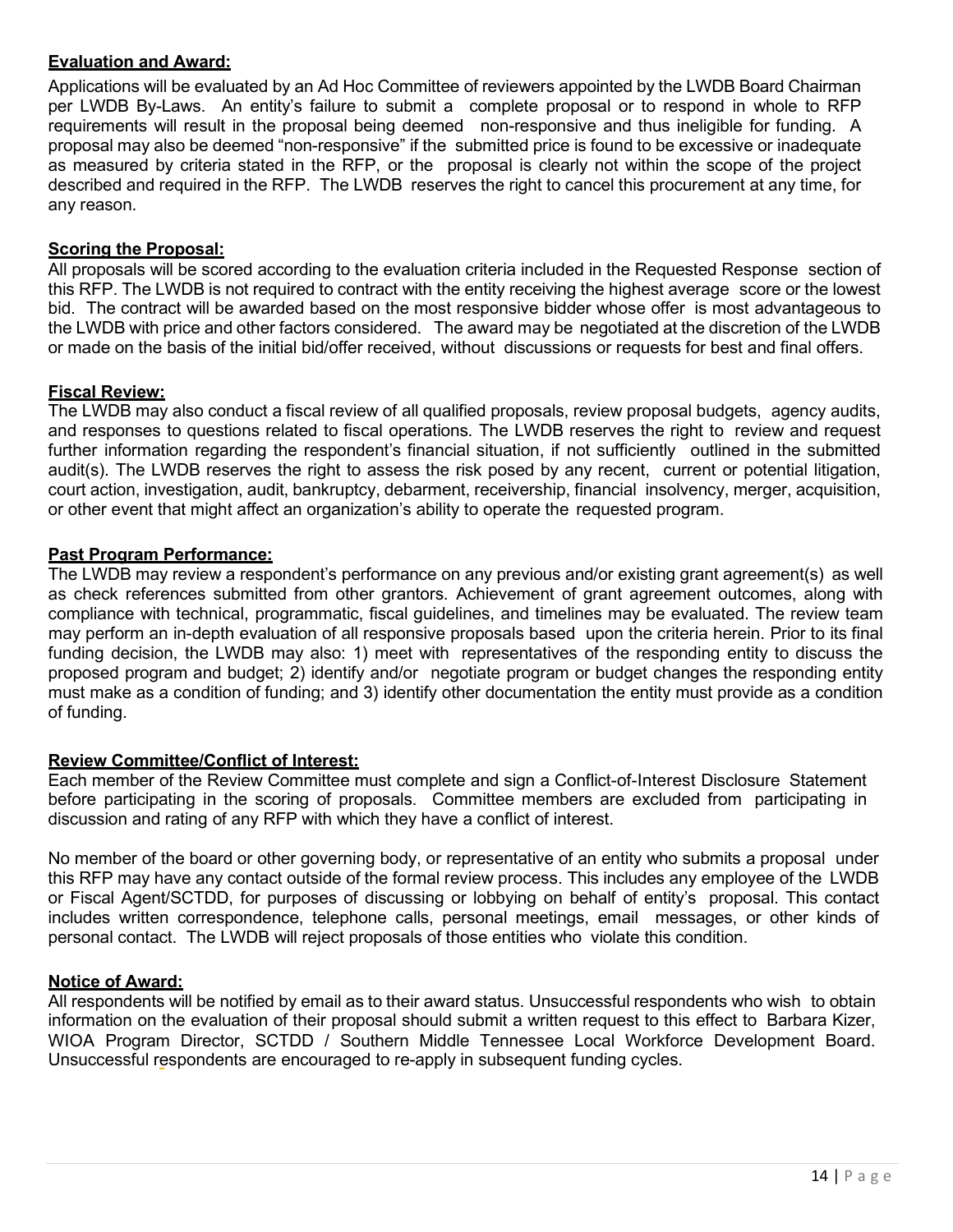#### **ADDITIONAL INFORMATION**

#### **Oversight and Evaluation of Contractor:**

Once an entity is selected and contract negotiated, the LWDB will periodically monitor and evaluate the selected entity to determine compliance and the quality service provided. External monitoring and evaluation may also be conducted periodically by the U.S. Department of Labor, Tennessee Department of Labor and Workforce Development, and any other agency that provides funding.

#### **Accessibility and Equal Opportunity:**

The LWDB is committed to equal access for all customers to all services. All contractors must ensure equal opportunity to all individuals. No individual in the LWDB shall be excluded from participation in, denied the benefits of, or subjected to discrimination under any Workforce Innovation and Opportunity Act funded program or activity because of race, color, religion, sex, national origin, age, disability, English proficiency, sexual orientation, political affiliation or belief. All entities are expected to demonstrate full compliance with the Americans with Disabilities Act Amendments Act of 2008 ( ADAAA) and all other equal opportunity laws. This includes ensuring contract staff receive accessibility training, and may involve developing accessibility plans. All respondents must ensure all written materials and communications include the statement: *"Reasonable accommodations and auxiliary equipment and services are available upon request."*

#### **Appeals process:**

**In the event of a disagreement resulting from the monitoring process, the contractor and/or sub-recipient may choose to file an appeal. A disagreement is considered to have reached the level of an appeal when an issue arises that is not easily coming to a point of resolution. It is the responsibility of the LWDB Chair (or designee) to coordinate the dispute resolution to ensure that issues are being resolved appropriately through the appeal process:** 

- 1. Any disputes shall first be attempted to be resolved informally.
- 2. Should informal resolution efforts fail, the appeal process must be formally initiated by the petitioner seeking resolution. The petitioner must send a notification to the LWDB Chair (or designee) regarding the conflict within ten (10) business days.
- 3. The LWDB Chair (or designee) shall place the dispute on the agenda of a special meeting of the LWDB's Selection Committee. The Selection Committee shall attempt to mediate and resolve the dispute. Disputes shall be resolved by a 2/3 majority consent of the Selection Committee members present.
- 4. The decision of the Selection Committee shall be final and binding unless such a decision is in contradiction of applicable State and Federal laws or regulations governing the contractor and/ or subrecipient agencies.
- 5. The right of appeal no longer exists when a decision is final. Additionally, final decisions will not be precedent-setting or binding on future conflict resolutions unless they are officially stated in this procedure.
- 6. The Selection Committee must provide a written response and dated summary of the proposed resolution to all parties.
- 7. The LWDB Chair (or designee) will contact the petitioner and the appropriate parties to verify that all are in agreement with the proposed resolution.

Reference 2 CFR 200.331 Related TDLWD Policy: Monitoring Guide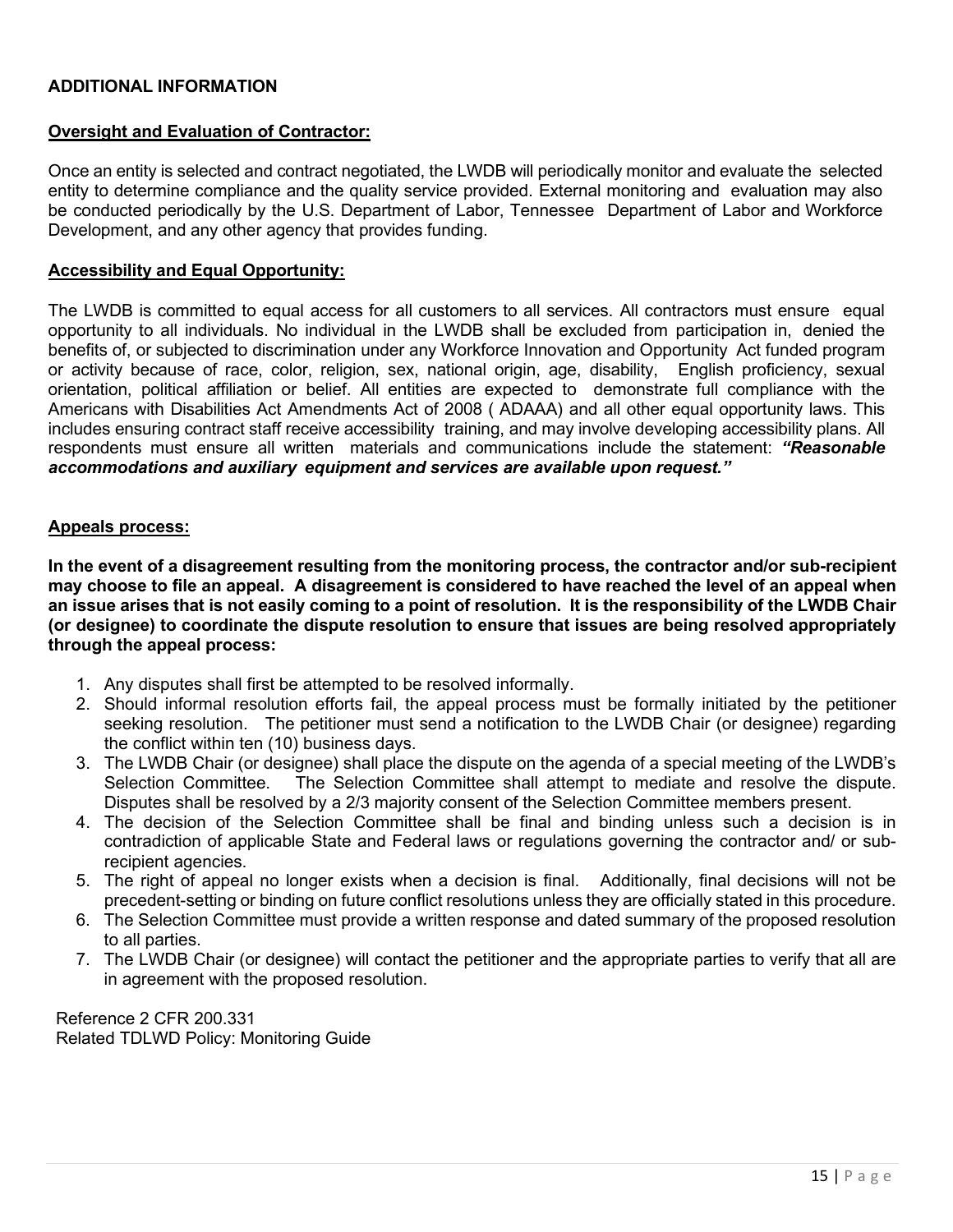## **Attachment A**

## **Proposing Entity Information Form**

| <b>Legal Name of Agency</b>                                                                           |                       |
|-------------------------------------------------------------------------------------------------------|-----------------------|
| <b>Number of Years in</b><br><b>Business</b>                                                          |                       |
| <b>Identifier</b>                                                                                     | FEIN#                 |
|                                                                                                       | <b>DUNS#</b>          |
| <b>Type of Organization</b>                                                                           |                       |
| <b>Address of Administrative</b><br><b>Office</b>                                                     | <b>Address</b>        |
|                                                                                                       | City/State/Zip        |
|                                                                                                       | <b>Website URL</b>    |
| <b>Address Local Office (LWDA)</b>                                                                    | <b>Address</b>        |
| if different from<br><b>Administrative Office</b>                                                     | City/State/Zip        |
|                                                                                                       | <b>Website URL</b>    |
|                                                                                                       | <b>Name</b>           |
| <b>Principal of Agency</b><br>(President/CEO/Executive<br>Director)                                   | <b>Title</b>          |
|                                                                                                       | <b>E-mail Address</b> |
|                                                                                                       | <b>Phone</b>          |
|                                                                                                       | <b>Name</b>           |
| <b>Programmatic Contact</b><br><b>Person</b>                                                          | <b>Title</b>          |
|                                                                                                       | <b>E-mail Address</b> |
|                                                                                                       | <b>Phone</b>          |
| <b>Funding Amount</b><br><b>Requested</b>                                                             |                       |
| <b>Signatory Authority (may sign</b><br>electronically if emailed for<br>signatory authority account) |                       |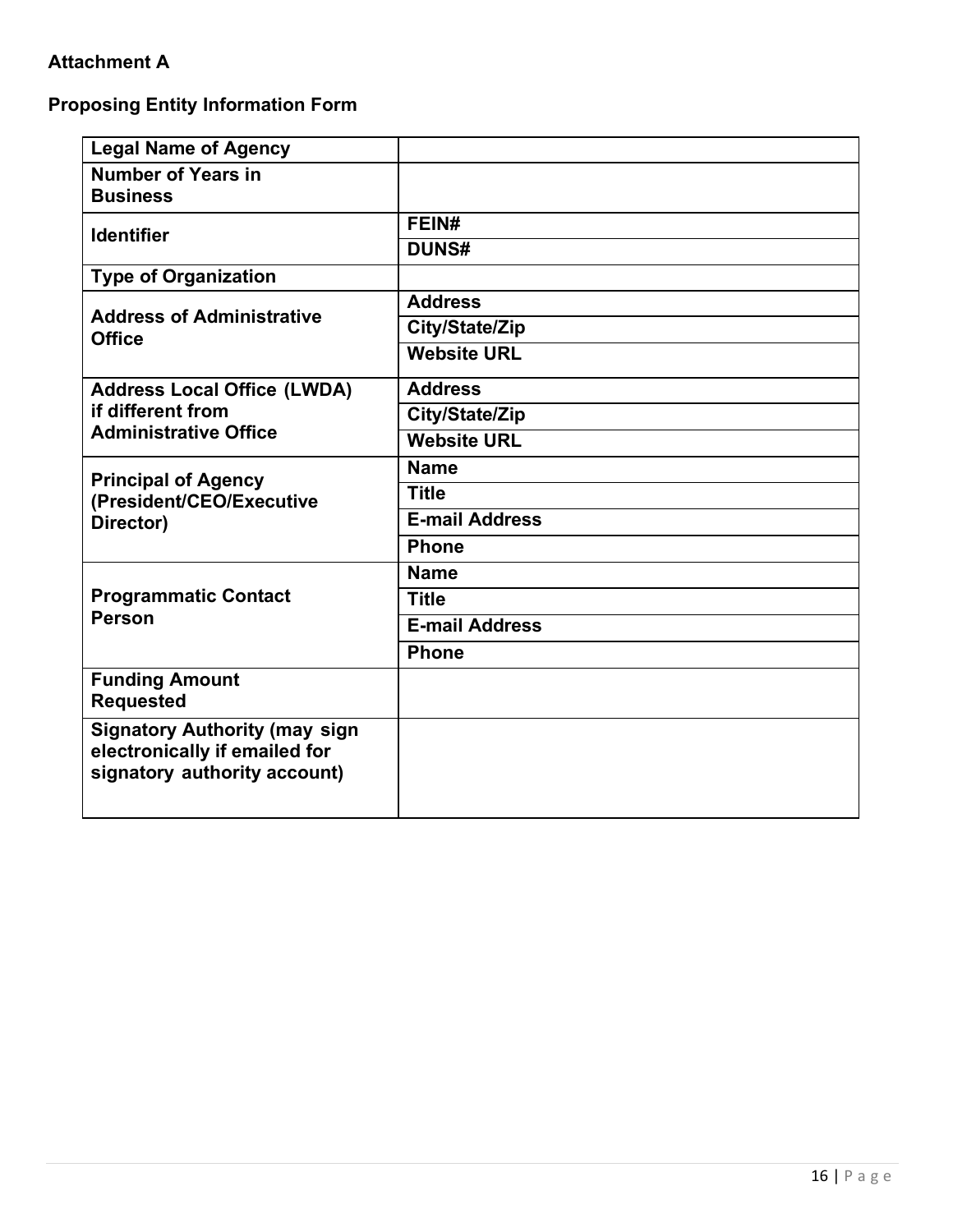## **Attachment B. Title 1 One-Stop Operator Budget**

| Salaries (OSO Staff)                           | \$ |
|------------------------------------------------|----|
| Benefits (OSO Staff)                           | \$ |
| Travel                                         | \$ |
| Supplies (shared all AJCs)                     | \$ |
| Operational (supplies,<br>communication, etc.) | \$ |
| <b>Subtotal Program</b>                        | \$ |
| Administrative Indirect                        | \$ |
| Program Indirect                               | \$ |
| <b>TOTAL BUDGET REQUEST</b>                    | \$ |

**Narrative:** Please attach a narrative in explanation of each line item in detail to justify cost. Examples of explanations include job titles, wage rate, hours worked/charged to grant, types of benefits and rates, estimated mileage/visits to locations, office and other supplies, and agency program operation or indirect cost.

A location will be selected as an "official station" for the purpose of travel. State guidelines will be applicable on all travel. No travel expenses may be claimed for commute to/from "official station". The Respondent should clearly identify how much time will be spent at the comprehensive centers and specialized centers. Travel expenses may be claimed from the official station to specialized and other work-related locations. Tennessee State Mileage Rate is .585

A computer, access to internet, printing and "hard line" phones will be provided at each AJC location.

If an agency is requesting reimbursement for program indirect cost, an approved indirect rate proposal from the cognizant agency must be included with the proposal. Program indirect cost will be a part of the competitive bid and subject to negotiation.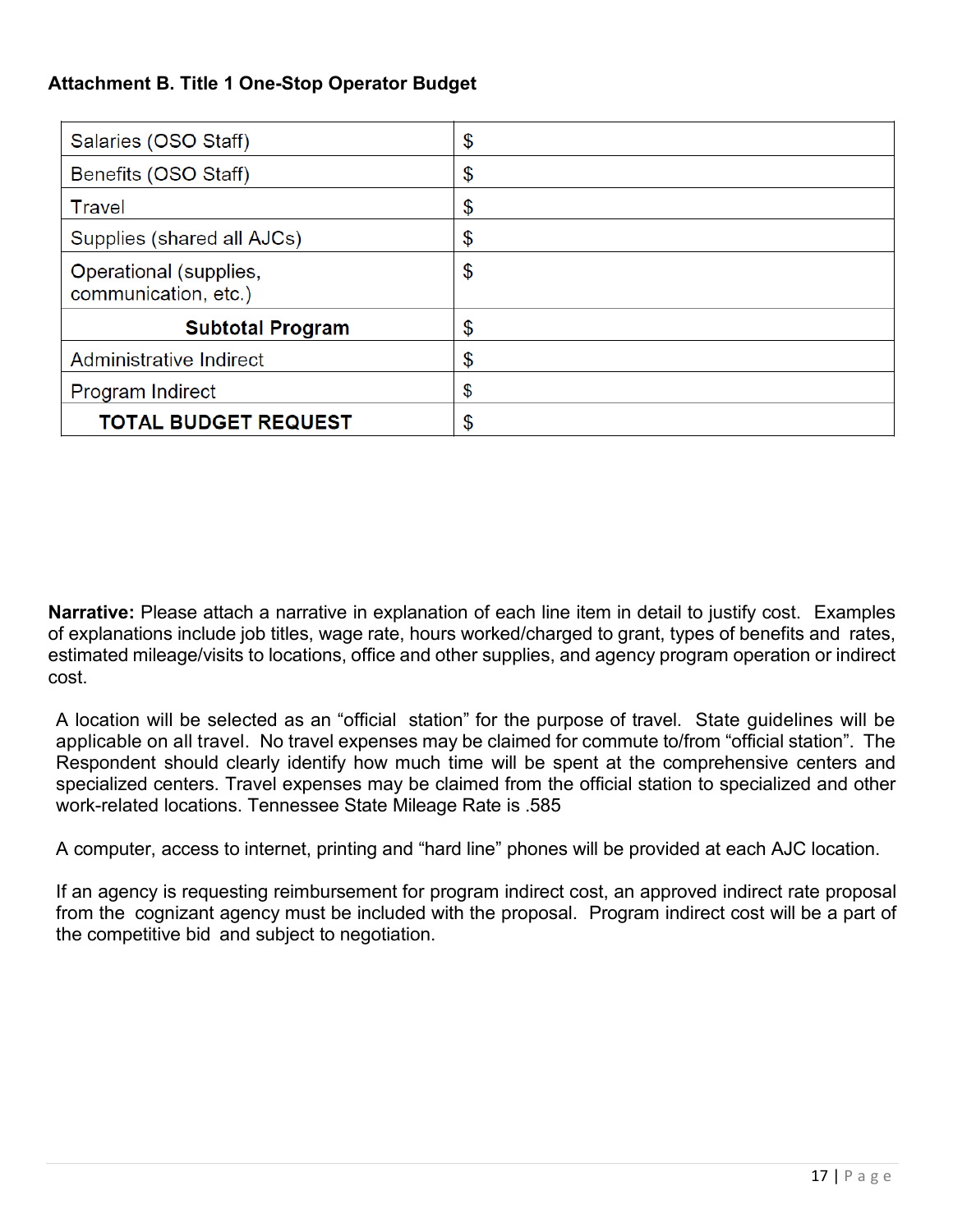### **Attachment C**

### **CONFLICT OF INTEREST FORM**

By submitting a proposal, the authorized signatory authority of the bidding entity certifies to his/her knowledge and belief that there is no conflict of interest (real or apparent) inherent in the bid or in delivering the scope of work if the SMLWDB awards a contract. A conflict of interest would arise if any individual involved in the preparation of this proposal and delivery of services has a financial or other interest or would be likely to gain financially or personally from the award of a contract. The same would hold true for any member of the individual's family, partner, or an organization employing or about to employ any of the above as a direct result of the successful award of a contract under the RFP. The SMLWDB reserves the right to disqualify a bidding entity should a conflict of interest be discovered during the solicitation process.

**\_\_\_\_\_\_\_\_\_\_\_\_\_\_\_\_\_\_\_\_\_\_\_\_\_\_\_\_\_\_\_\_\_\_\_\_\_\_ \_\_\_\_\_\_\_\_\_\_\_\_\_\_\_\_\_\_\_\_**

**Note:** This form is a mandatory required document to be considered for the contract.

Authorized Signature **Date** 

**Name Printed Title** 

**\_\_\_\_\_\_\_\_\_\_\_\_\_\_\_\_\_\_\_\_\_\_\_\_\_\_\_\_\_\_\_\_\_\_\_\_\_\_\_ \_\_\_\_\_\_\_\_\_\_\_\_\_\_\_\_\_\_\_\_**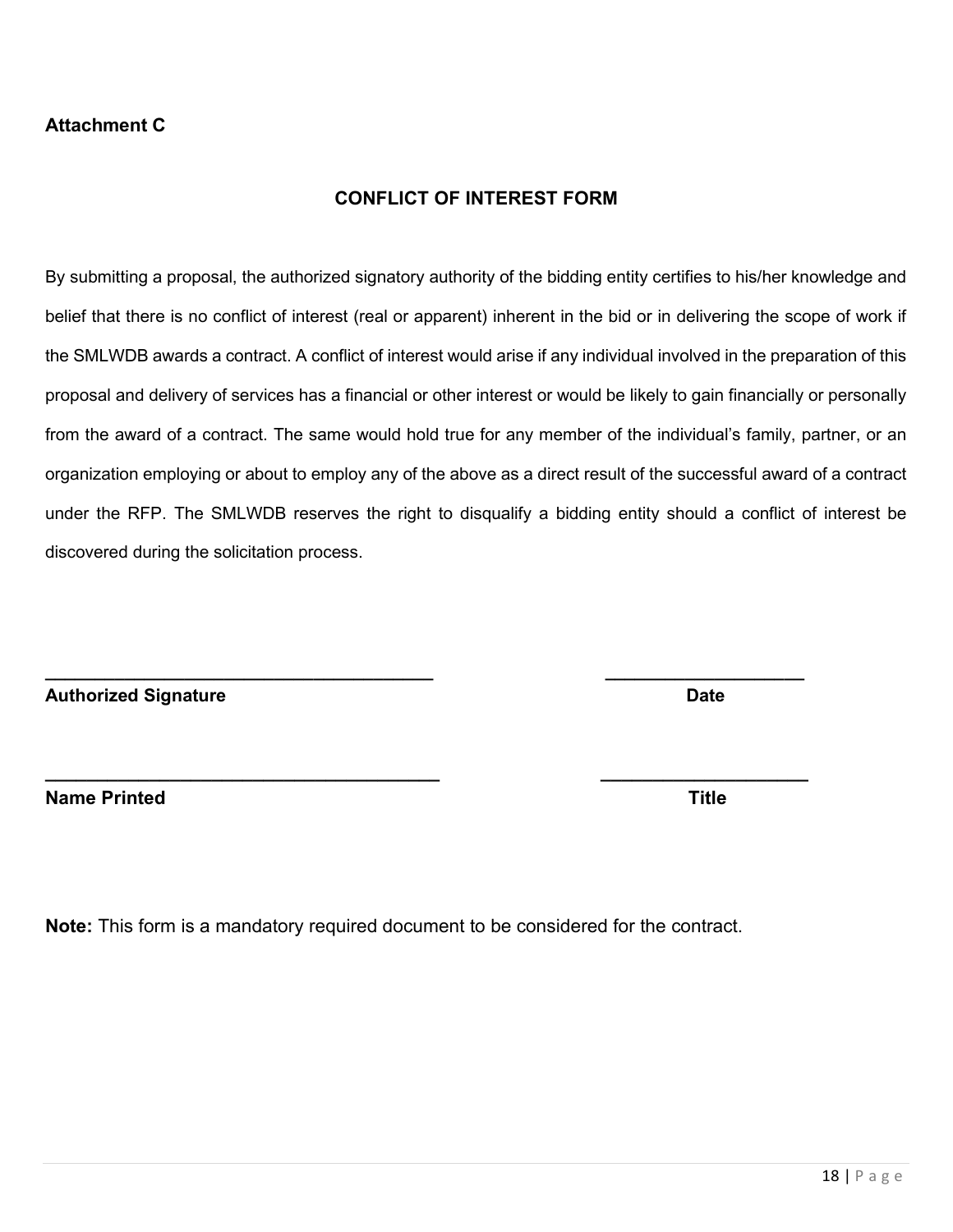#### **Attachment D**

**Workforce Innovation and Opportunity Act**  <https://www.congress.gov/bill/113th-congress/house-bill/803/text>

#### **WIOA Final Regulations**

https://www.federalregister.gov/documents/2016/08/19/2016-15975/workforce-innovation-and-opportunity-act **United States Department of Labor Employment and Training Administration** 

#### **[www.doleta.gov](http://www.doleta.gov/)**

**One Stop Operator Design and Procurement Guides** 

**Training and Employment Guidance Letter One Stop Operations Guidance for the American Job Center Network** 

**[https://wdr.doleta.gov/directives/attach/TEGL/TEGL\\_16-16.pdf](https://wdr.doleta.gov/directives/attach/TEGL/TEGL_16-16.pdf)**

**Training and Employment Guidance Letter Competitive Selection of One Stop Operator**  [https://wdr.doleta.gov/directives/attach/TEGL/TEGL\\_15-16.pdf](https://wdr.doleta.gov/directives/attach/TEGL/TEGL_15-16.pdf)

#### **Workforce Services One Stop Operator and Career Services Provider Procurement**

**[https://www.tn.gov/content/dam/tn/workforce/documents/wfs/WFSPolicyOne-](https://www.tn.gov/content/dam/tn/workforce/documents/wfs/WFSPolicyOne-StopOperatorandServiceProviderProcurement.pdf)[StopOperatorandServiceProviderProcurement.pdf](https://www.tn.gov/content/dam/tn/workforce/documents/wfs/WFSPolicyOne-StopOperatorandServiceProviderProcurement.pdf)**

**Workforce Services One Stop Operator System Design**  <https://www.tn.gov/content/dam/tn/workforce/documents/wfs/WFSPolicyOne-StopSystemDesign.pdf>

#### **Workforce Services MOU/IFA and attachments**

**[https://www.tn.gov/content/dam/tn/workforce/documents/ProgramManagement/MOU-One-](https://www.tn.gov/content/dam/tn/workforce/documents/ProgramManagement/MOU-One-StopServiceDeliveryandInfrastructureAgreement.pdf)[StopServiceDeliveryandInfrastructureAgreement.pdf](https://www.tn.gov/content/dam/tn/workforce/documents/ProgramManagement/MOU-One-StopServiceDeliveryandInfrastructureAgreement.pdf)**

[https://www.tn.gov/content/dam/tn/workforce/documents/ProgramManagement/WFS%20Infrastructure%20Fundin](https://www.tn.gov/content/dam/tn/workforce/documents/ProgramManagement/WFS%20Infrastructure%20Funding%20Agreement.pdf) [g%20Agreement.pdf](https://www.tn.gov/content/dam/tn/workforce/documents/ProgramManagement/WFS%20Infrastructure%20Funding%20Agreement.pdf)

**<https://www.tn.gov/content/dam/tn/workforce/documents/ProgramManagement/MOUTemplate.pdf>**

Training and Employment Guidance Letter WIOA 19-16 Operation Guidance for the Workforce Innovation and Opportunity Act (Services for Adults and Dislocated Workers) [https://wdr.doleta.gov/directives/attach/TEGL/TEGL\\_19-16.pdf](https://wdr.doleta.gov/directives/attach/TEGL/TEGL_19-16.pdf)

Training and Employment Guidance Letter WIOA 21-16 Operation Guidance for the Workforce Innovation and Opportunity Act (Youth Services) [https://wdr.doleta.gov/directives/attach/TEGL/TEGL\\_21-16.pdf](https://wdr.doleta.gov/directives/attach/TEGL/TEGL_21-16.pdf)

Training and Employment Guidance Letter WIOA 39-11 Guidance on the Handling and Protection of Personally Identifiable Information

**[https://wdr.doleta.gov/directives/corr\\_doc.cfm?docn=7872](https://wdr.doleta.gov/directives/corr_doc.cfm?docn=7872)**